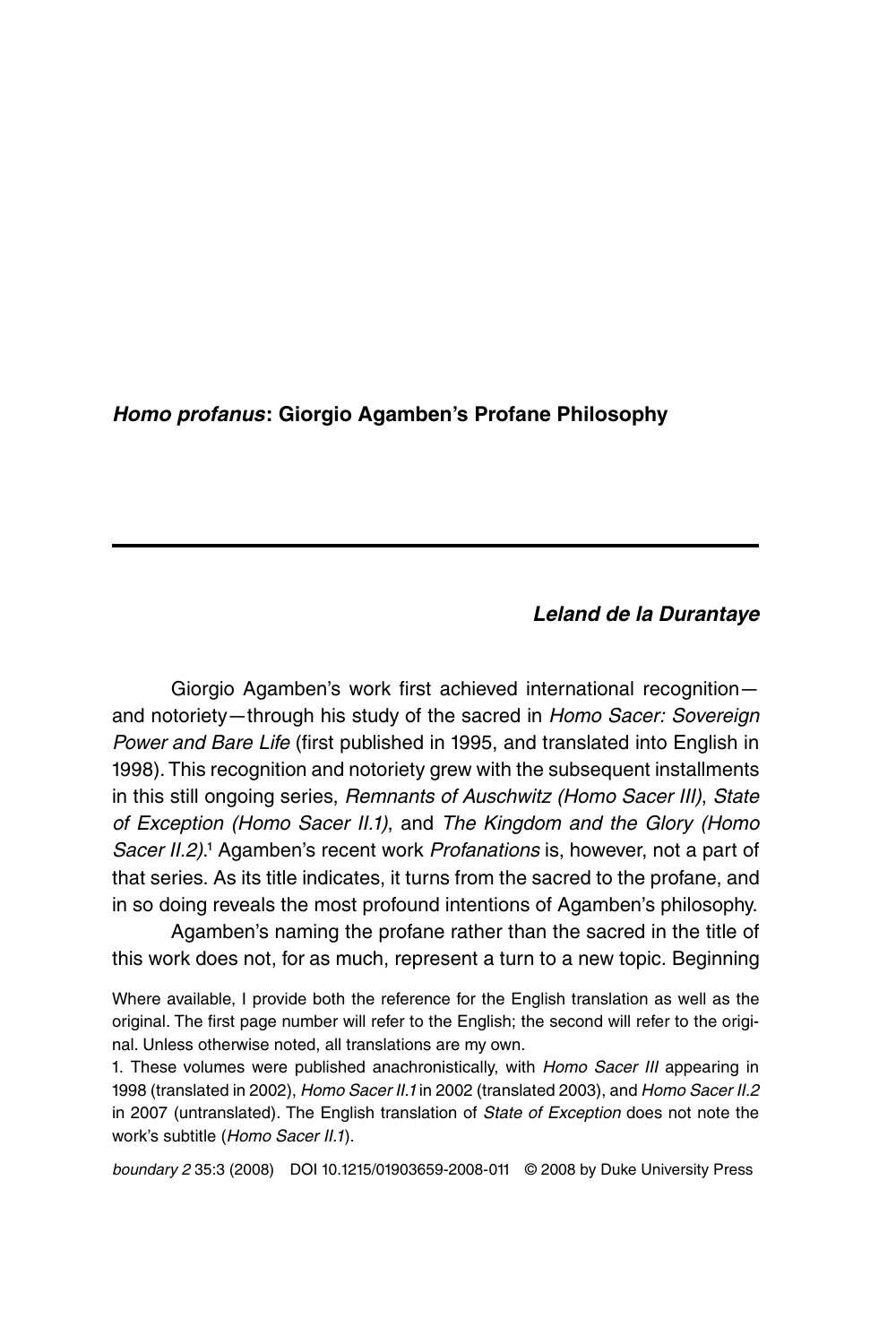with his first books in the 1970s, he has shown himself profoundly interested in the idea of the profane, in significant part through terms and concepts employed by Walter Benjamin such as "profane illumination" and "the order of the profane." In his *Homo Sacer* project, this idea of the profane has followed Agamben's studies of the sacred like a shadow. With this new work, however, it has moved to the center of his reflections and in so doing offers his reader a glimpse of hitherto unseen elements in his personal trajectory, his philosophical vocation, and his political project. The works in the *Homo Sacer* series have compellingly and persuasively argued that the creating of sacred and sovereign states of exception has often been responsible for the dire states of political affairs we find ourselves in. *Profanations* seeks to offer a solution.

The central chapter of *Profanations* is programmatically entitled "In Praise of Profanation [*Elogio della profanazione*]." Its point of departure, like that of *Homo Sacer*, is both juridical and historical. "Roman jurists knew perfectly well what it meant 'to profane,'" he begins.² The *homo sacer* that gave the series its name was a juridical figure from ancient Rome. *Homo sacer* designated an individual in archaic Roman law who, in response to a grave trespass, was cast out of the city-state. From the moment of his pronouncement as a *homo sacer*, he could be killed with complete impunity but not employed in sacrificial rituals that required the taking of a life. This "sacred man" was thus isolated from the continuum of social activity and communal legislation. The only law that could be said to apply to him was the one that irrevocably cast him out of the communal sphere. After noting in the first volume of the series that "the protagonist of this book is bare life," Agamben offered a gloss of what he meant: "that is, the life of *homo sacer* (sacred man), who *may be killed and yet not sacrificed*, and whose essential function [*funzione*] in modern politics we intend to assert."³ As his readers learned over the course of the books to come, this "essential function" is, for modern politics, an ominous one.<sup>4</sup>

2. Giorgio Agamben, *Profanazioni* (Roma: Nottetempo, 2005), 83. Hereafter, this work is cited parenthetically as *Profanazioni*.

3. Giorgio Agamben, *Homo Sacer: Sovereign Power and Bare Life*, trans. Daniel Heller-Roazen (Stanford, Calif.: Stanford University Press, 1998), 8. *Homo Sacer: Il potere sovrano e la nuda vita* (Torino: Einaudi, 1995), 11–12; Agamben's emphasis. Hereafter, this work is cited parenthetically as *HS*.

4. Though it was in this book and those to follow that this figure was principally studied, Agamben had, in fact, long been interested in this *homo sacer*. After analyzing the logic of sacralization, whereby an object is removed from the profane realm and raised to the sacred, Agamben evokes at the end of his *Language and Death* (1982) the figure of the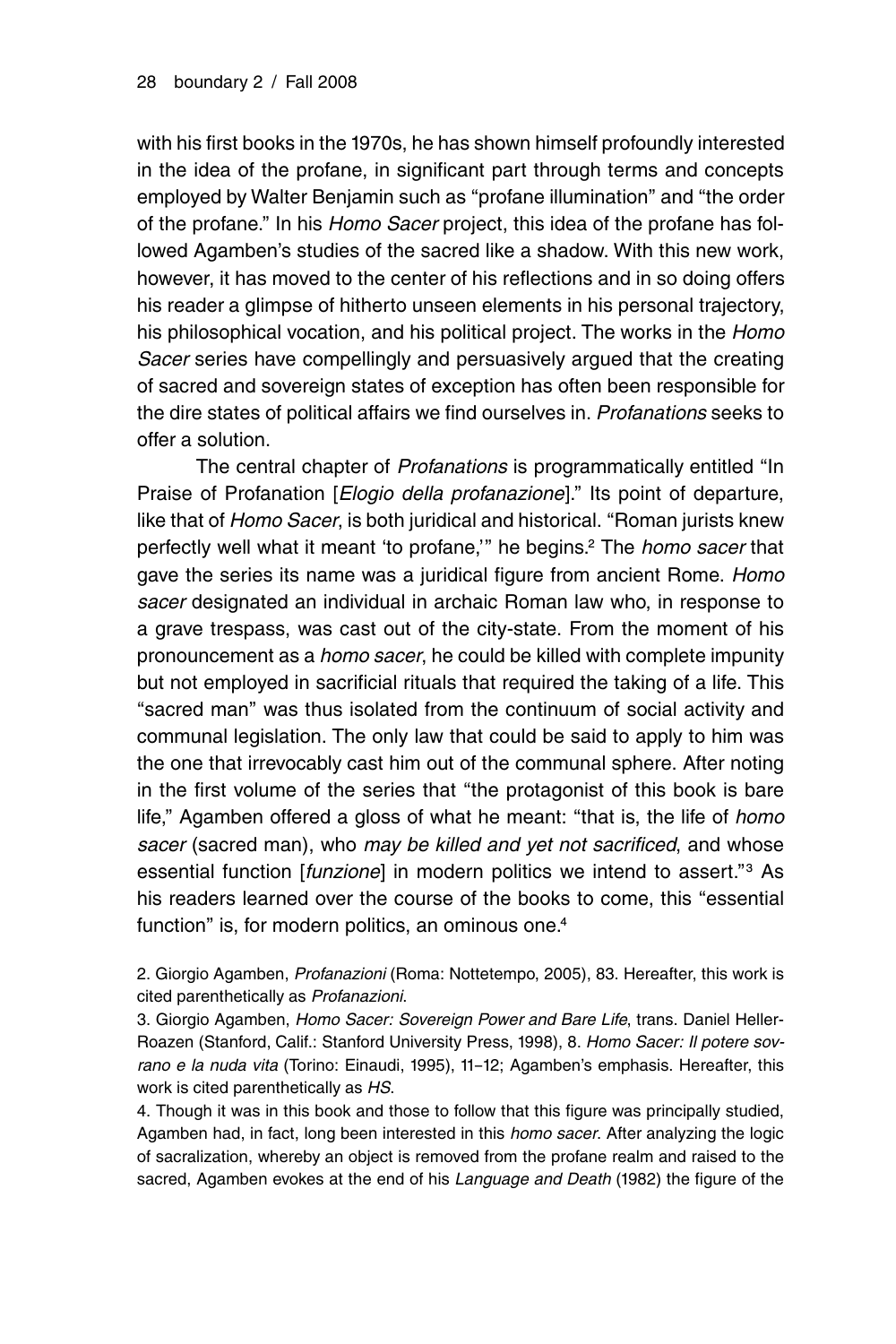Turning to the profane, while Roman jurists may have been clear as to what it meant to profane, it is Agamben's contention that we have lost a sense for it and thereby opened ourselves to terrible dangers. As early as *Language and Death*, Agamben had stressed, "the sacred is necessarily an ambiguous and circular notion," and in the works to come he graphically illustrated this idea.<sup>5</sup> In his more recent work he has found that the profane also contains ambiguities and circularities in need of clarification. "Sacred or religious," writes Agamben in *Profanations*, "are those things that belonged in one fashion or another to the gods" (*Profanazioni*, 83). For this reason, "they were removed from the free usage [*al libero uso*] and commerce of mankind, and could not be sold, given as deposit, or ceded in usufruct" (*Profanazioni*, 83). The idea of "sacrilege" stemmed from this circumscription and consisted in its violation. For Agamben, profanation is, however, best understood in relation to another term: *consecration*. "If consecration was the term that denoted the leaving of the sphere of human law, profanation signified returning something to the free usage of mankind" (*Profanazioni*, 83). To profane was thus *to return* the things that had become subject to a state of sacred exception—things that had been consecrated—to their original context.

*homo sacer* along with the juridical definition of his status. See Giorgio Agamben, *Language and Death: The Place of Negativity*, trans. Karen E. Pinkus and Michael Hardt (Minneapolis and Oxford: University of Minnesota Press, 1991), 105, translation modified. *Il linguaggio e la morte: un seminario sul luogo della negatività* (Torino: Einaudi, 1982), 131–32.

Eight years later, the last chapter of *The Coming Community* comes closer to *Homo Sacer* in its raising of the question of the paradoxical status of the Roman conception of *sacer.* See Giorgio Agamben, *The Coming Community*, trans. Michael Hardt (Minneapolis and London: University of Minnesota Press, 1993), 86–87. *La comunità che viene*, Nuova edizione accresciuta (1990; repr., Torino: Bollati Boringhieri, 2001), 68–69. Hereafter, this work is cited parenthetically as *CC*. With *Homo Sacer*, this question had moved to the center of Agamben's interests—crystallized in a single, fragile figure. Agamben told interviewers in 2001, "I was always fascinated by the Latin formula that describes the *homo sacer*" ("Das unheilige Leben: Ein Gespräch mit dem italienischen Philosophen Giorgio Agamben," interview with Hannah Leitgeb and Cornelia Vismann, *Literaturen* [Berlin] 2, no. 1 [January 2001]: 17). Elaborating on this fascination, he remarked, "I found this definition many, many years ago and for long years since always carried it around with me like a package, like a riddle [*ein Rätsel* ], until I finally thought, now I must finally grasp [begreifen] it" ("Das unheilige Leben," 17). *Homo Sacer* and the works to follow chronicle Agamben's attempt to grasp this figure and relate it to events ancient and modern—leading him from Roman jurisprudence to German extermination camps, to the history of the state of exception that he sees characterizing our contemporary political landscape. 5. Agamben, *Language and Death*, 105/131–32.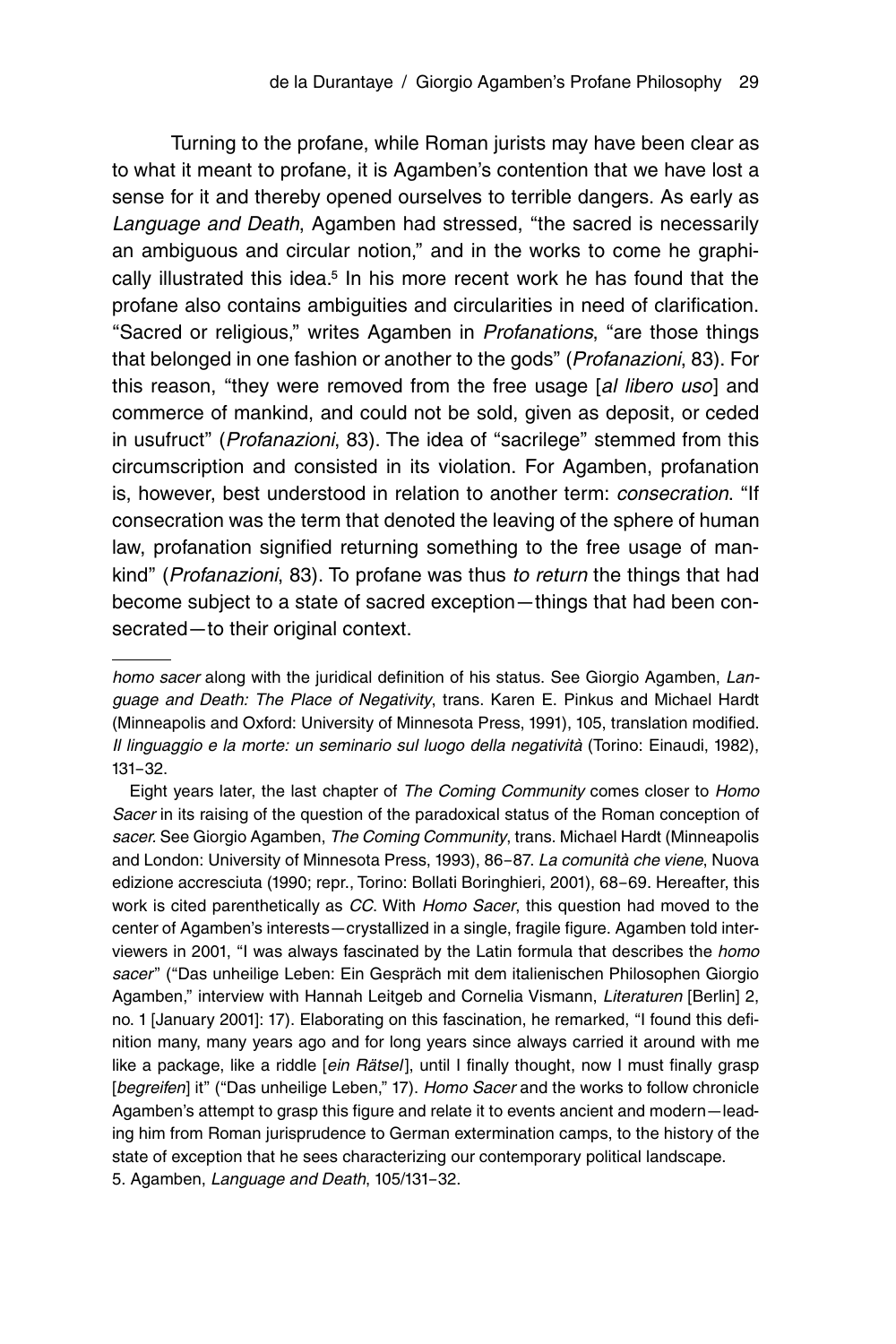From the above we can easily see that Agamben's conception of the relation of sacred to profane is a *desacralized* one. In his account, there is nothing inherently sacred in sacred things, just as there is nothing inherently contaminated in profane ones. They are, for him, categories like others, buttressed by those in whose interest it was to have and hold fast to such distinctions. For Agamben, to profane something is thus in no sense to debase its nature or reduce its value. It is, instead, a positive act for the simple reason that it liberates things and practices for communal usage. Agamben will thus write that "pure, profane, and liberated from sacred names [*dai nomi sacri* ] is the thing returned to the common use of mankind" (*Profanazioni*, 83). This chain of adjectives—"*pure, profane, free*"—shows the intent of profanation and the reason Agamben wishes to praise it. Its goal is to free things from the "sacred names" that set them apart as the province of the few; it is to return the things of the world to their natural context: "common usage."

Given this view, the return of the things of the world to their original context, where they would be subject to a "free usage," seems like a natural movement, but how one is to envision this transition is another matter. In *Means without End*, Agamben declared ". . . that which demands reflection is the possibility and the modalities of a *free usage* [*uso libero*]."⁶ In an interview with the French magazine *Vacarme*, he offered an illustration of what he envisioned under the sign of such a free usage, discussing the debate that sprang up between the church and the Franciscan order about a "free usage" of the things of the world. Not only did the Franciscans reject the idea that they possessed personal property, they also refused to accept communal property (in the name of the order). The church suggested that they classify their manner of living as "*droit d'usage*" (*usufructus*, as distinguished from the right of ownership). Agamben relates that the Franciscan order retorted (in his own paraphrase), "*Non, ce n'est pas un droit d'usage, c'est de l'usage sans droit* [No, not a rightful usage, but usage without right]."<sup>7</sup> This makes clear that the "free usage" in question is not simply one with a more ample or liberal legal definition, but one that categorically rejects the idea of legitimate ownership. This "lawless usage" is not

<sup>6.</sup> Giorgio Agamben, *Means without End: Notes on Politics*, trans. Vincenzo Binetti and Cesare Casarino (Minneapolis: University of Minnesota Press, 2000), 117. *Mezzi senza fine: Note sulla politica* (Torino: Bollati Boringhieri, 1996), 93, translation modified; Agamben's emphasis. Hereafter, this work is cited parenthetically as *MWE*.

<sup>7. &</sup>quot;Une biopolitique mineure: un entretien avec Giorgio Agamben," *Vacarme* (Paris), 10 (Winter 1999): 7.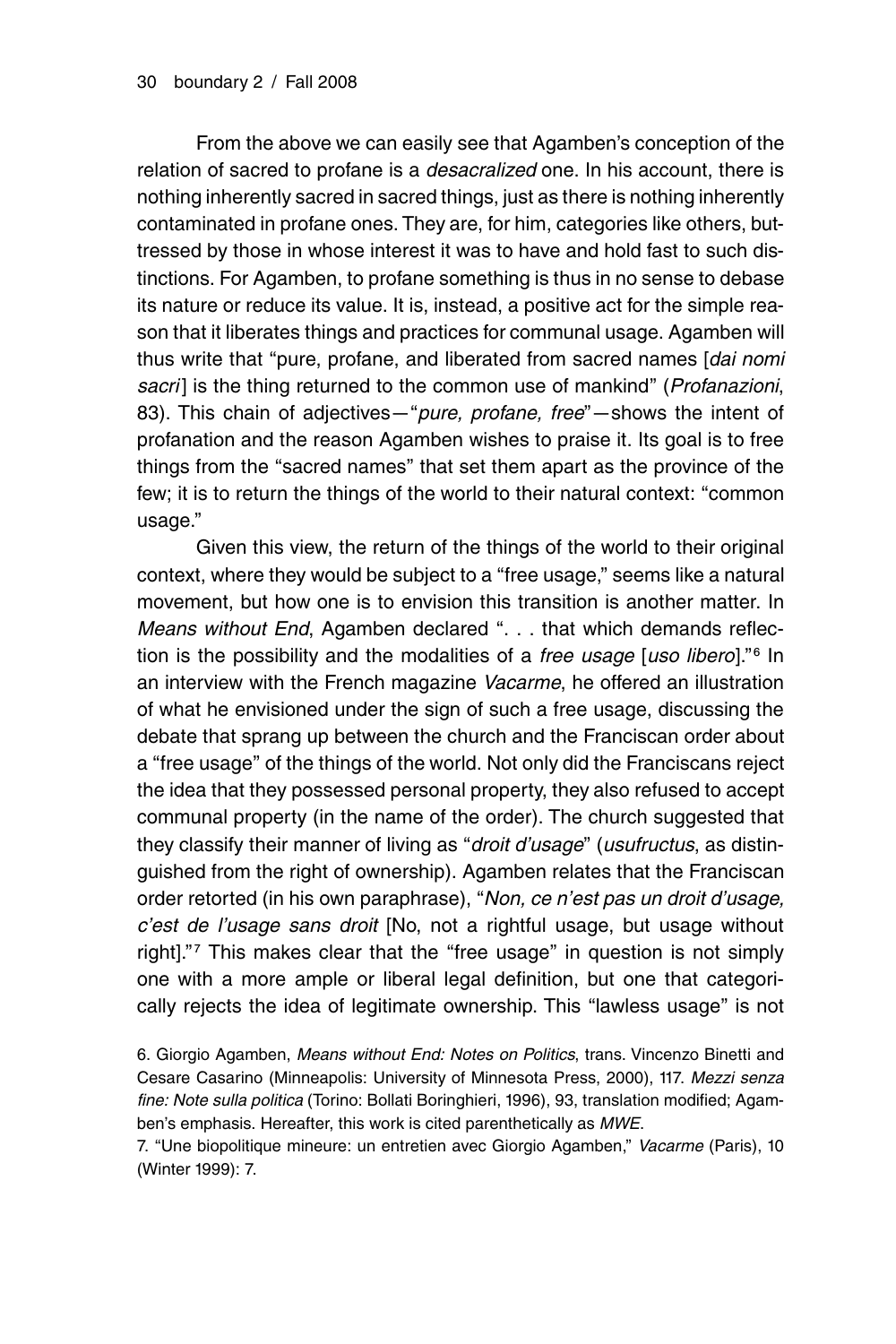a purely anarchic usage, but it is one that rejects the paradigms offered by the juridical culture of its day and carried the revolutionary implication that "lawful usage," as then understood by church and state, was far from just. It should come as no surprise that Agamben returns to the idea of a free usage called for by the Franciscans, and that John XXII responded to with such vehemence, in *Profanations* (see *Profanazioni*, 94–96). The idea of a "lawless usage" or a "usage without right" corresponds to a "free usage" to which the things of the world—and above all those things and practices that have been consecrated by a sacred few—be "returned" to their original context. "Free usage" is thus communal and even communist usage, but it is also more than this, and its understanding implies a new conception of the categories of law and usage.

Here Agamben's reader is confronted with the difficult question of how to reconceive these categories and how to devise ways and means of profaning things such that they may return to the sphere of "common usage." A first indication of how he envisions this is to be found in the thought of a figure whose importance for Agamben is without equal: Walter Benjamin. In "The Critique of Violence," Benjamin makes a suggestion that appears quite casual. "It might be worthwhile," he speculates, "to investigate the origin of the dogma of the sacredness of life."<sup>8</sup> From its title to its final lines, from *Language and Death* to *Homo Sacer* to *The Kingdom and the Glory*, it is precisely this "dogma of the sacredness of life" that Agamben follows into the most remote corners of Western intellectual history. Agamben's investigation of the idea of "the sacredness of life" is not singular, but what he pairs with it is: an investigation of the idea of the *profaneness* of life. In a series of books and essays culminating in *Profanations*, he has shown that investigating the origin of the dogma of the sacredness of life has as its corollary exploring the idea of the profaneness of life. As he made clear as early as *Language and Death*, Agamben sees the sacred as separated from the profane by nothing other than the rituals that set it outside of the continuum of everyday life, thus creating and cordoning off a sacred space and sacred powers to be wielded by the few over the many. In *Homo Sacer*, Agamben claims that for societies like classical Greece, "life became sacred only through a series of rituals whose aim was precisely to separate life from its profane context"—and here too suggests that this

8. Walter Benjamin, *Gesammelte Schriften*, ed. Rolf Tiedemann and Herman Schweppenhäuser (Frankfurt am Main: Suhrkamp Verlag, 1974–1989), 2:155. Hereafter, this work is cited parenthetically as Benjamin *GS*. Cited in *HS*, 66/75.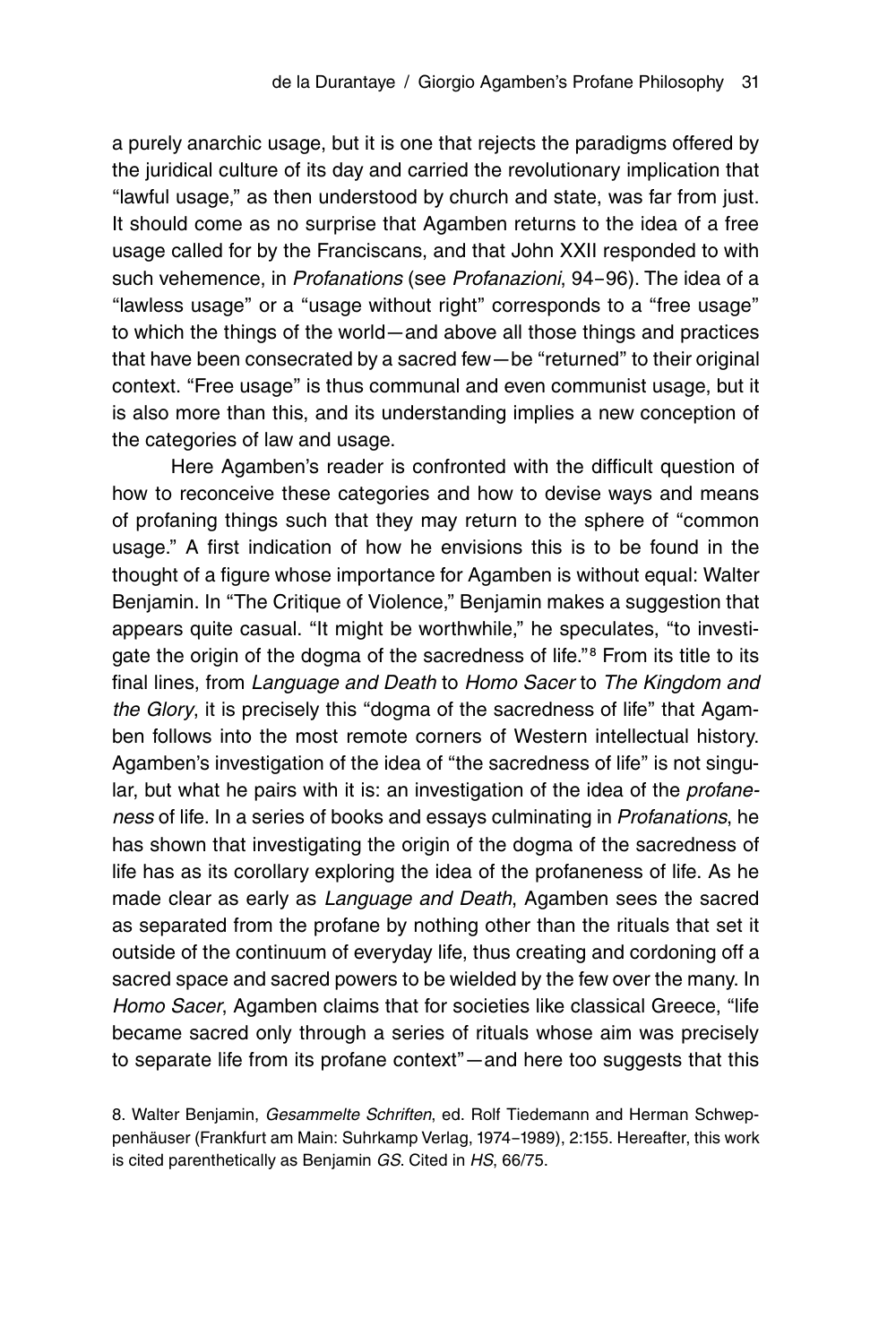"profane context" was its original one (*HS*, 66/76). Agamben's intention in *Profanations* is to reverse this process. Just as Benjamin helped Agamben study "the dogma of the sacredness of life," he also helped him conceptualize what Benjamin had called, in one of his most famous and cryptic fragments, "the profane order." So as better to understand Agamben's *Profanations*, it is to this fragment that we must now turn.

# **The Profane Order**

After acknowledging the transience of "worldly existence" in his early "Theologico-Political Fragment,"<sup>9</sup> Benjamin introduces a decisive term into this constellation: the *profane*. The English translation of the text leaves this passage extremely difficult to understand as it reads: "The *secular* order should be erected on the idea of happiness" (Benjamin *SW*, 3:305; my emphasis). This is not per se a difficult idea to envision, but it is difficult to align with Benjamin's other claims in that fragment—and for good reason, as it is not what Benjamin writes. His declaration is both more radical and more coherent: "The *profane* order [*Die Ordnung des Profanen*] is to be erected on the idea of happiness" (Benjamin *GS*, 2:203; my emphasis). The choice made by Benjamin's translator is at once understandable and unfortunate. On the one hand, Benjamin frequently discusses the idea of "secularization"—from the "secularization" of the idea of the messianic in Marx, to the more general "secularization of the theological in politics" diagnosed by Carl Schmitt, to the secularization of a religious "aura" in aesthetic experience.<sup>10</sup> The term Benjamin here employs—*profane*—has a

9. The fragment in question dates, in all probability, from the early 1920s and thus from the beginning of Benjamin's career. This has been a matter of some dispute, however, both amongst Benjamin's friends and his editors. Gershom Scholem claims that the ideas expressed therein are clearly of a piece with those Benjamin was occupied with in the early 1920s and that the fragment clearly bears the stamp of those years. Adorno, however, gives a much different date for the fragment. He claims that Benjamin read the text to himself and his wife in San Remo in 1937 or 1938, describing it on that occasion as "the newest of the new." Benjamin's German editor (and Adorno's student), Rolf Tiedemann, found Scholem's testimony compelling enough to date the fragment in Benjamin's *Gesammelte Schriften* to this period. The editors of the recent English edition of Benjamin's works, however, have found Adorno's testimony more convincing than Scholem's and have chosen to date the work to 1938 (see Walter Benjamin, *Selected Writings*, ed. Marcus Bullock, Howard Eiland, Michael W. Jennings, and Gary Smith, 4 vols. (Cambridge, Mass.: Harvard University Press, 1996–2003), 3:306n1. Hereafter, this work is cited parenthetically as Benjamin *SW*.

10. In a claim that was to carry much weight both for Benjamin and Agamben, Schmitt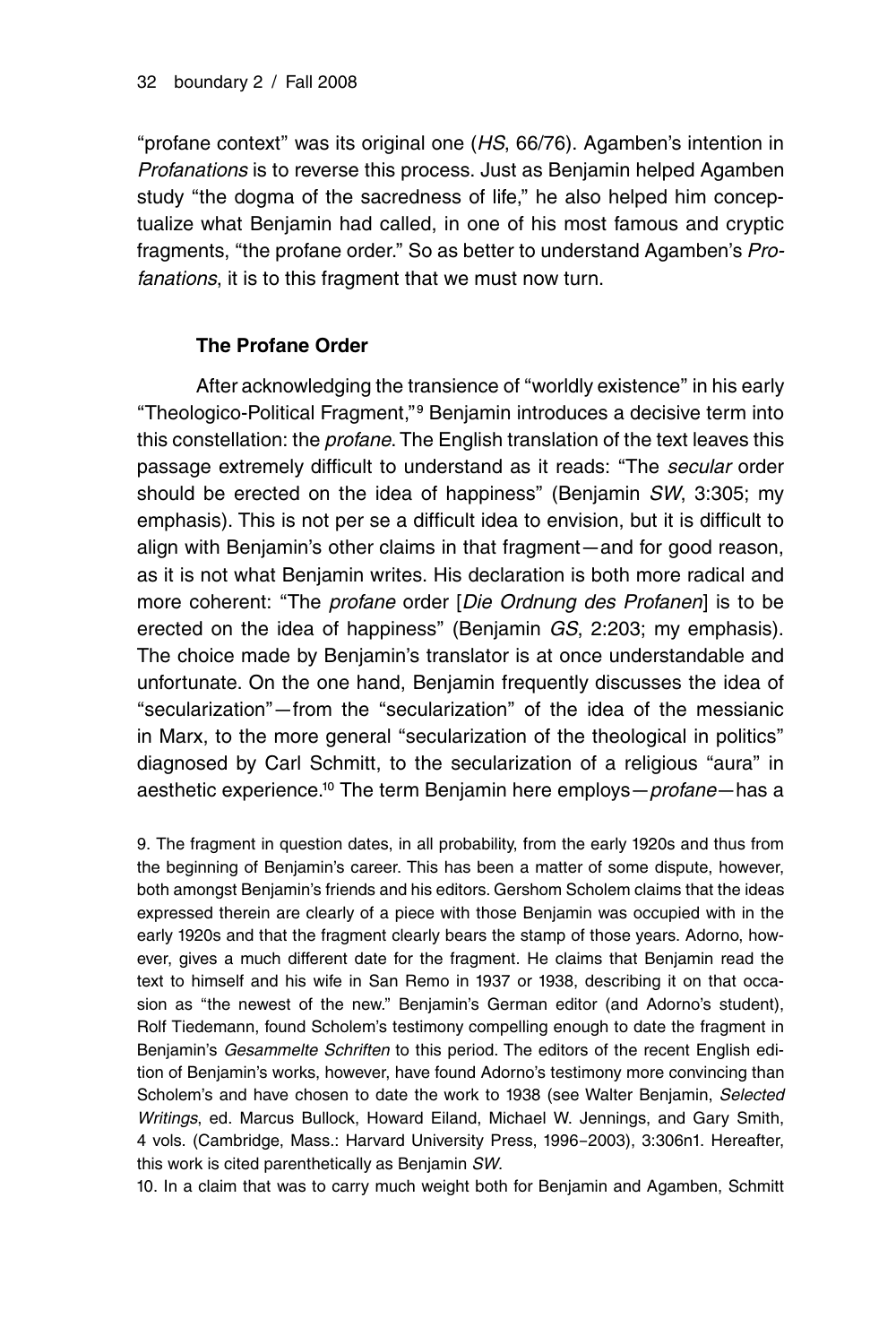direct cognate in English and, as such, should have presented no problems of translation. Such surprising shifting of terms has a long history in translations, a long history in translations from the German, and even a relatively long history in translations of Benjamin's work (de Man's essay "Conclusions: Walter Benjamin's 'The Task of the Translator'" isolates several striking instances of such in the case of other translators—both English and French—grappling with the difficulty of Benjamin's often baffling choice of terms). While such replacements initially appear to ease the reader's task by offering a familiar concept (the *secular*) presented in familiar fashion, the choice prevents a full understanding of what Benjamin invokes. As noted, Benjamin often employed the term *secular* and had a clear and systematic understanding of the term. But he chose here to invoke not a "secular order" but a "*profane* order." What then is this "profane order"? A "secular order" would be, after all, easy enough to identify: a worldly order as opposed to a *religious* one, with this operative distinction being between the *religious* and the *secular*. The *profane* is part of a still more ancient pairing—older than Christianity, which forged the term *secular* in its modern sense—and is one of the oldest and most deeply ingrained of cultural distinctions. It is paired with and opposed not to the *religious* but to the *sacred*, and once distinguished those allowed inside the temple (the *sacred* ) and those kept from it (the *profane*). The "profane order," we can then assume, is opposed to a "*sacred* order"—and indeed Benjamin's vehement rejection of "theocracy" in the fragment points precisely in this direction.

To dismiss "theocracy" as Benjamin does in that fragment (Benjamin *GS*, 2:203) here is to abandon the idea of a sacred order beyond this world and thereby focus on dwelling integrally in this one: a transient world where things pass and fade; a world without transcendent distinctions or absolute privileges. This allows us to understand something of why Agamben chose to title his fifth book as he did. In the same preparatory note for the *Theses* in which Benjamin evokes the "idea of prose," he writes, "the messianic world is the world of complete and integral actuality [*allseitiger*  und integraler Aktualität]" (Benjamin *GS*, 1:1239).<sup>11</sup> In an important essay

asserted in his *Political Theology* that "all the decisive concepts of modern political theory . . . are secularized theological concepts" (Carl Schmitt, *Politische Theologie: Vier Kapiteln zu Lehre von der Souveränität* [Munich: Duncker and Humboldt, 1922], 37). For the question of the work of art and its secularized aura, see Benjamin's essay "The Work of Art in the Age of Mechanical Reproduction," in Benjamin *SW*.

<sup>11.</sup> This remark provides the title for Alexander García Düttmann's introduction to the English translation of *Idea of Prose*. See Alexander García Düttmann, "Integral Actuality," intro. to *The Idea of Prose*, trans. from the French by Kerstin Behnke, 3–25. Düttmann's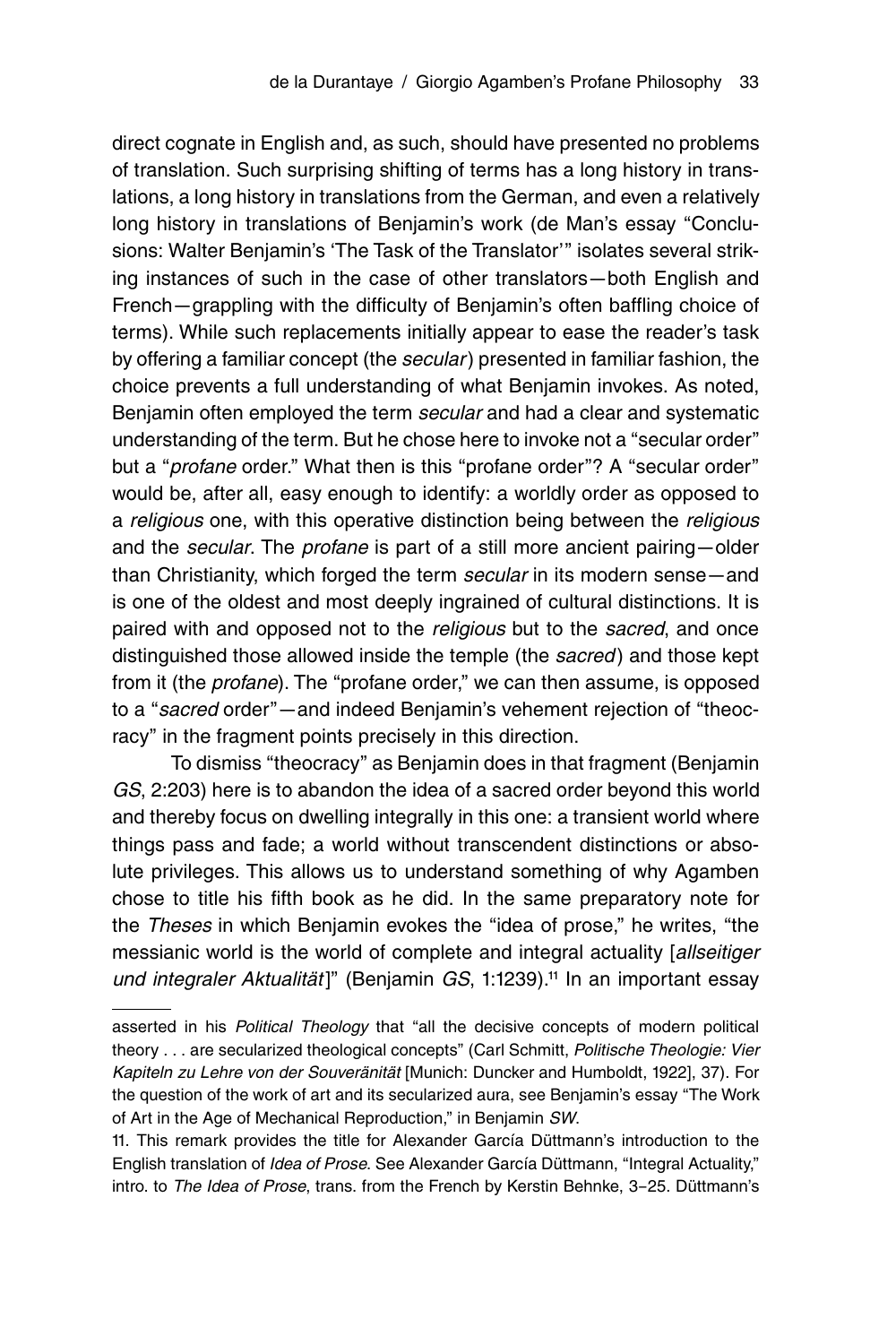on Benjamin published three years before *Idea of Prose*, Agamben cites this passage, noting that in it "Benjamin expressed one of his deepest intentions in a radiant abbreviation [scorcio luminoso]."<sup>12</sup> In such a world of "complete and integral actuality," Benjamin writes in another variant, "history is not written: it is celebrated as a festival. As a purified festival, however, it does not have the character of a ceremony and does not know any hymns. Its language is free prose, a prose that has broken the chains of writing" (Benjamin *GS*, 1:1235). This festivity without festival is one where the division between sacred and profane no longer pertains. It is without rite because there is nothing to divide sacred practice from profane life; it is a life where all illuminations would be profane ones. Such a world no longer waits for any transcendental consecration or culmination, and what it celebrates, it celebrates *now*. The idea of happiness Benjamin expresses is *profane* in precisely the same sense as his idea of prose, and the same sense as Agamben's "coming community": in its all-inclusiveness, in that it does not base its rights or its practices on a connection with a sacred or transcendental realm.

Opposed to this happiness, then, is not only the pain we feel at the passing away of things but the established privileges of a sacred order that introduces divisions of power and prestige, property and special permission, into the world and has so often employed the most violent means to retain them. Benjamin's "profane order" (like the "profane illumination" he was to see years later in certain revolutionary practices of the Surrealists) follows one of the conclusions of an "eternally transient" world: the rejection of a distinction between the sacred and the profane. If the world is truly to be conceived of as transient, such distinctions as a *sacred order* institutes are arbitrary ones masked as divine ordinance; they are mere ideology.

At the end of *Language and Death*, it is this aspect of the *sacred* that Agamben approaches (without naming here the *profane* that will become so important, from *The Coming Community* to *Profanations*). Of *sacrifice*

analysis places special emphasis on the proximity of Agamben's views to those of not only Benjamin but also Adorno, as well as stressing the role of potentiality in Agamben's thinking and its connection to all areas of the latter's inquiries.

<sup>12.</sup> Giorgio Agamben, *Potentialities: Collected Essays in Philosophy*, ed., trans., and with an intro. Daniel Heller-Roazen (Stanford, Calif.: Stanford University Press, 1999), 49, translation modified. *La potenza del pensiero: Saggi e conferenze* (Milano: Neri Pozza, 2005), 38. Hereafter, this work is cited parenthetically as *P*. Where pages cited are from the later additions to the Italian text, and no published English translation exists, I will cite only the Italian, as *La Potenza*.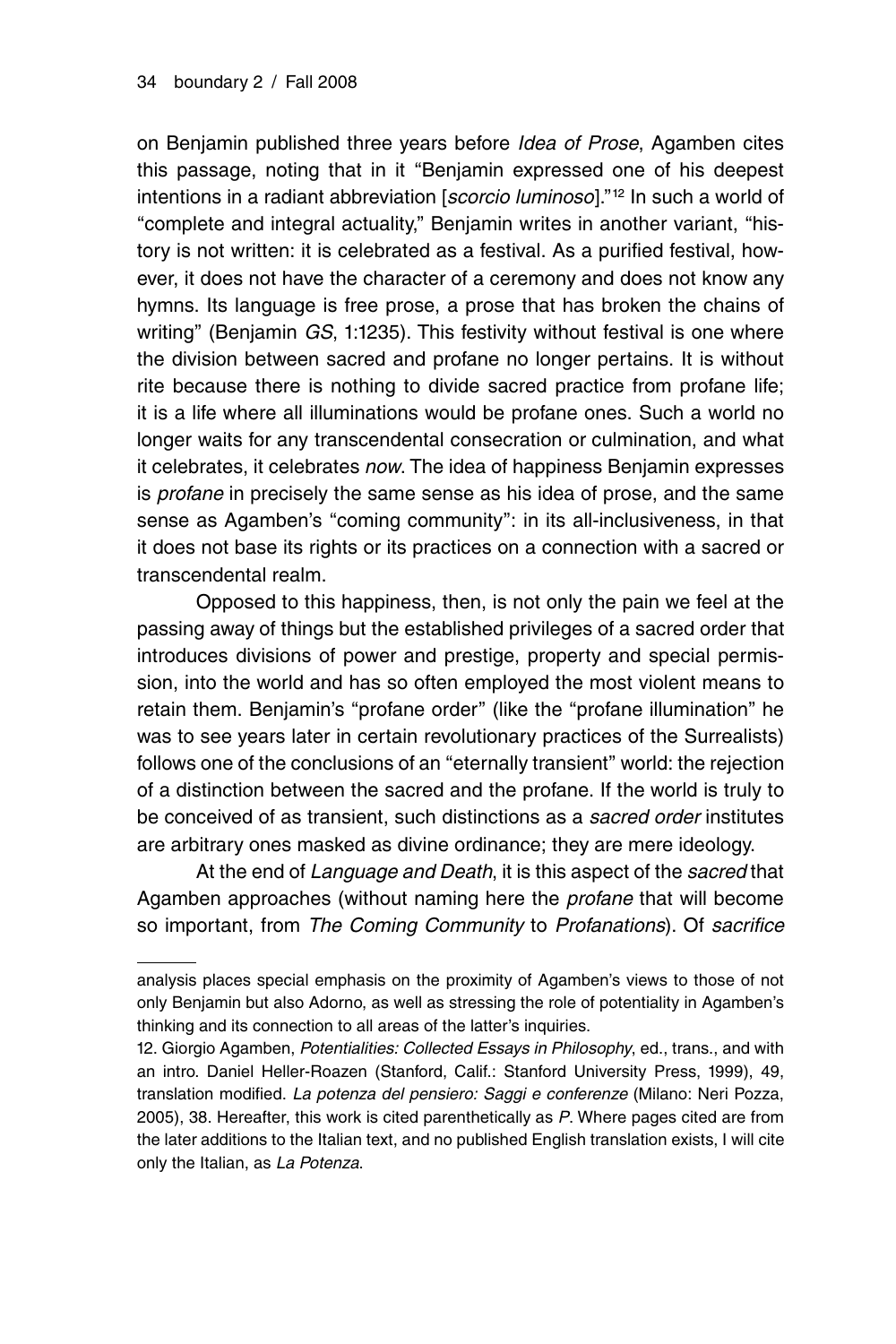and the *sacred* therein he writes in a passage Agamben found important enough to repeat verbatim in another essay from that same year:

However one interprets the sacrificial function, the essential thing is that in every case, the action [*il fare*] of the human community is grounded in another action. . . . At the center of the sacrifice is simply a determinate *action* that, as such, is separated and marked by exclusion; in this way it becomes *sacer* and is invested with a series of prohibitions and ritual precepts. Forbidden action, marked by sacredness, is not, however, simply excluded; rather it is now only accessible for certain people and according to determinate rules. In this way, it furnishes society and its ungrounded legislation with the fiction of a beginning: that which is excluded from the community is, in reality, that on which the entire life of the community is founded.<sup>13</sup>

It is precisely against this practive of sacred exclusion as the foundation of community that Benjamin's "profane order" and Agamben's coming community are both directed. The "ungrounded legislation" that Agamben evokes at the end of *Language and Death* becomes the target of his later "praise of profanation." "To profane," Agamben writes twenty-three years later, "does not simply mean to abolish or cancel separations, but to learn to make new uses of them" (*Profanazioni*, 100). The goal of *profanation* is to repeal this ungrounded legislation and to find new uses for structures that are to be deprived of their divisive force. "The creation of a new use," Agamben writes, "is only possible through disactivating an old use—rendering it inoperative [*inoperoso*]" (*Profanazioni*, 99). This new use is for this reason also "a pure means [*un mezzo puro*]"—that is to say, "a means without end [*un mezzo senza fine*]" (*Profanazioni*, 99). The idea of *profanation* is in this respect closely linked to the ideas of *vocation* and *the inoperative*, to *decreation* and *potentiality*, so important elsewhere in Agamben's writing, as all of them are oriented toward such "new uses." At the end of *Language and Death*, Agamben writes, "philosophy is precisely the foundation of man [*la fondazione dell'uomo*] as human . . . and the attempt to absolve [*assolvere*] man of his ungroundedness and the unsayability of the sacrificial mystery."<sup>14</sup> It is this sacrificial mystery that will be explored both in the *Homo Sacer* series and in *Profanations*. "Pure, profane, and liberated

13. Agamben, *Language and Death*, 105/131, translation modified; Agamben's emphasis. See also *P*, 135–36/188.

14. Agamben, *Language and Death*, 106/133, translation modified.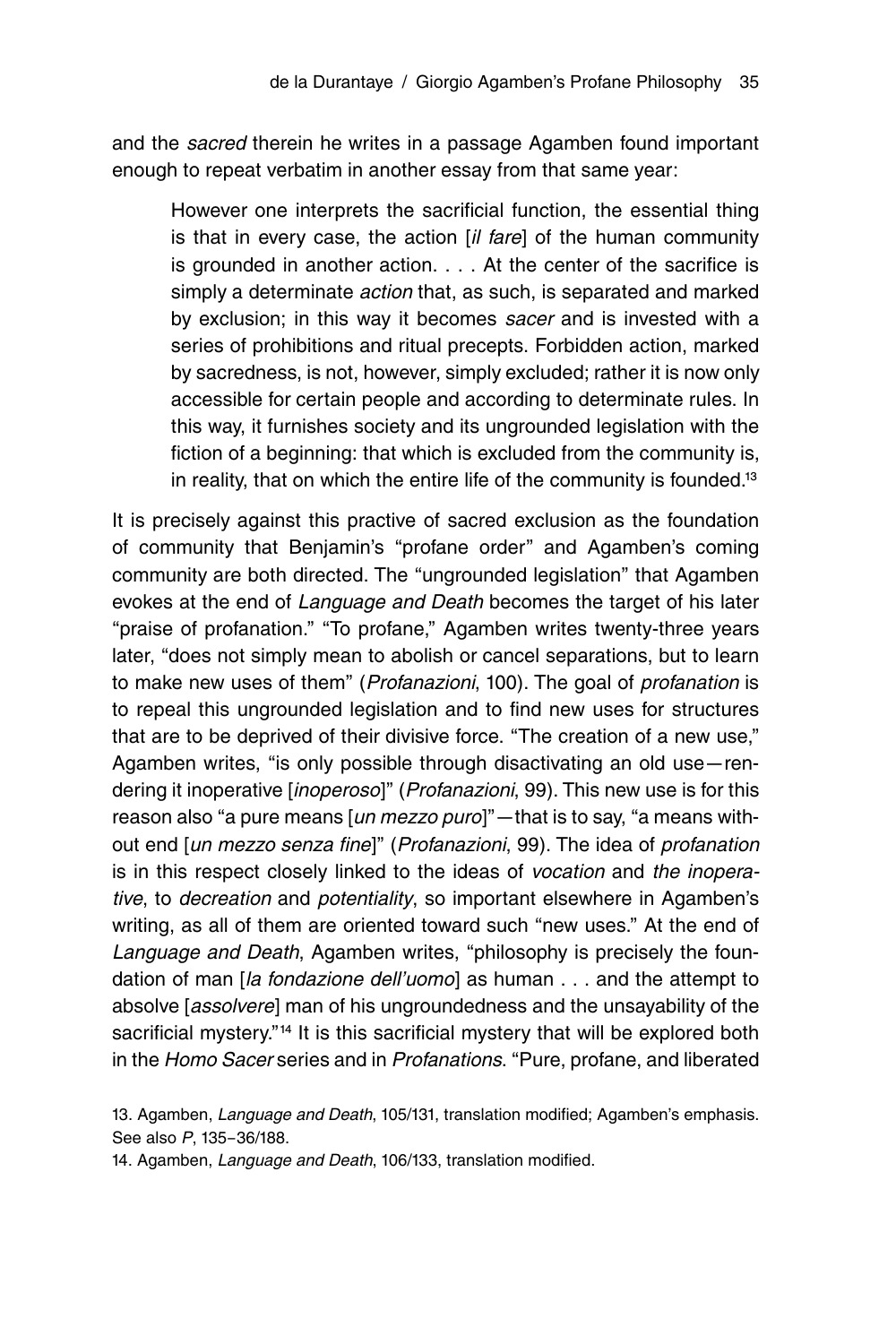from sacred names," as we saw, "is the thing returned to the common use of mankind."

## **Secularization and Profanation**

There are few thinkers with whose concerns Agamben's so often converge as Adorno. After the essay in *Infancy and History* on a pivotal exchange of letters between Benjamin and Adorno, the latter is only rarely referred to or cited in Agamben's work—even when his reader might most expect it. This is most striking in the *Homo Sacer* series, where Agamben claims, "today it is not the city but rather the camp that is the fundamental biopolitical paradigm of the West" (*HS*, 181/202). Though Agamben does not mention this precedent, he was not the first student of Benjamin's to see such a dark figure at the heart of our era. Before he questioned the status of poetry after Auschwitz, Adorno wrote in an essay composed in 1939 and 1940, as reports concerning the conditions in German concentration camps began to filter through to him in American exile, that our age was the "age of the concentration camp [*Zeitalter der Konzentrationslager*]."<sup>15</sup> However, it is one thing to say in the midst of World War II that our age is "the age of the concentration camp," and quite another to say, as does Agamben fifty years later, that it is—and not only in the sense of being marked by its sign but as having it as its concealed "paradigm." Considering the fame of Adorno's categorical imperative concerning Auschwitz ("that Auschwitz not happen again . . . that it not repeat itself"—see Adorno *GS*, 10:674) and his remarks on art after Auschwitz ("after Auschwitz, writing a poem is barbaric"—Adorno *GS*, 10:30), it is surprising that they play no role in the sections on categorical imperatives and art in the next installment of that series, *Remnants of Auschwitz*.

Another point of equally close proximity is the idea that gives its title to Agamben's *Profanations*. Adorno wrote to Benjamin that he planned to

15. Theodor Wiesengrund Adorno, *Gesammelte Schriften*, 20 vols., ed. Rolf Tiedemann with Gretel Adorno, Susan Buck-Morss, and Klaus Schultz (Frankfurt am Main: Suhrkamp, 1973–1986), 10:1.286. Hereafter, this work is cited parenthetically as Adorno *GS*. Though he rarely cites him, it is clear that Agamben is quite familiar with Adorno's work. That the essay in question here was first published in a 1942 commemorative volume dedicated to the memory of Benjamin makes it all the more probable that Agamben was familiar with it. Asked about his relation to Adorno's thought, Agamben limited his response to noting, "my relation to Adorno has taken place from the beginning under the sign of Benjamin" (letter to author from May 27, 2006).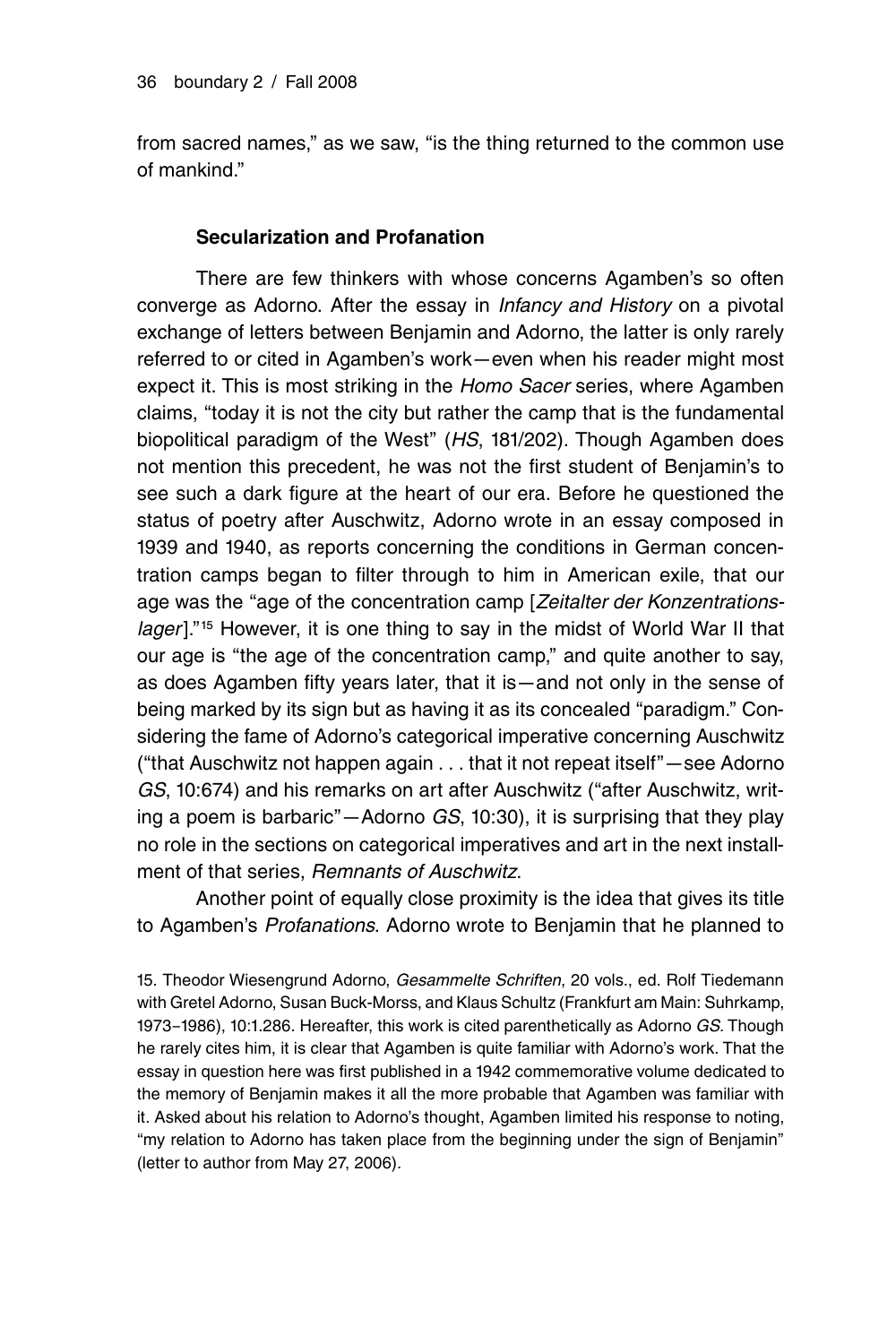make himself "the advocate of theological motifs in your—and, perhaps I might say, my own—philosophy," and went on to write of "saving" theology through what he saw as Benjamin's "alterations [*Alterationen*]" of theology.<sup>16</sup> Adorno also noted wherein he saw these alterations lying-in what he called theology's "immigration into profanity [*Einwanderung in der Profanität*]."<sup>17</sup> This much of Adorno's declared intention appears identical to Agamben's efforts in *Profanations* and the studies leading up to it. Years later, Adorno returned to the idea of the profane and of the movement of theological experience and energy into its realm, writing, "nothing of theological content will remain unchanged; every one must be put to the test of immigrating into the secular, the profane [*Nichts an theologischem Gehalt wird unverwandelt fortbestehen; ein jeglicher wird der Probe sich stellen müssen, ins Säkulare, Profane einzuwandern*]" (Adorno *GS*, 10:608). Here Adorno returns to the idea of an "immigration into profanity," with a second term appended: the "secular." And it is here that we find a crucial divergence between Adorno and Agamben's praise of profanation. Whereas for Adorno the profane and the secular could be named in a single breath and as a single destination, for Agamben they are to be clearly distinguished from one another.

"Profanation is something completely different [*etwas völlig anderes*] from secularization," Agamben remarked in a recent interview.

Secularization takes something from the sacred sphere and *seems* to return it to the worldly sphere [*und gibt es—scheinbar—der Sphäre des Weltlichen zurück*]. But in this case power's mechanisms are not neutralized [*neutralisiert*]. When theological power is transformed into secular power, this provides a foundation for secular power. But secularization never truly does away with the sacred [*Säkularisierung schafft das Heilige nie wirklich ab*]. And it is for this reason not a good solution to our problem—on the contrary. We must neutralize this relation to the sacred and that is what profanation first makes possible.<sup>18</sup>

16. *Theodor W. Adorno / Walter Benjamin Briefwechsel, 1928–1940*, ed. Henri Lonitz (Frankfurt am Main: Suhrkamp, 1994), 324, 323.

17. *Theodor W. Adorno / Walter Benjamin Briefwechsel, 1928–1940*, 324, 323. In that same letter, Adorno also writes of "making the power of theological experience anonymously available in profanity [*die Kraft der theologischen Erfahrung anonym in der Profanität mobil zu machen*]" (324, 323).

18. "Der Papst ist ein weltlicher Priester," interview with Abu Bakr Rieger, *Literaturen* (Berlin) (June 2005): 22.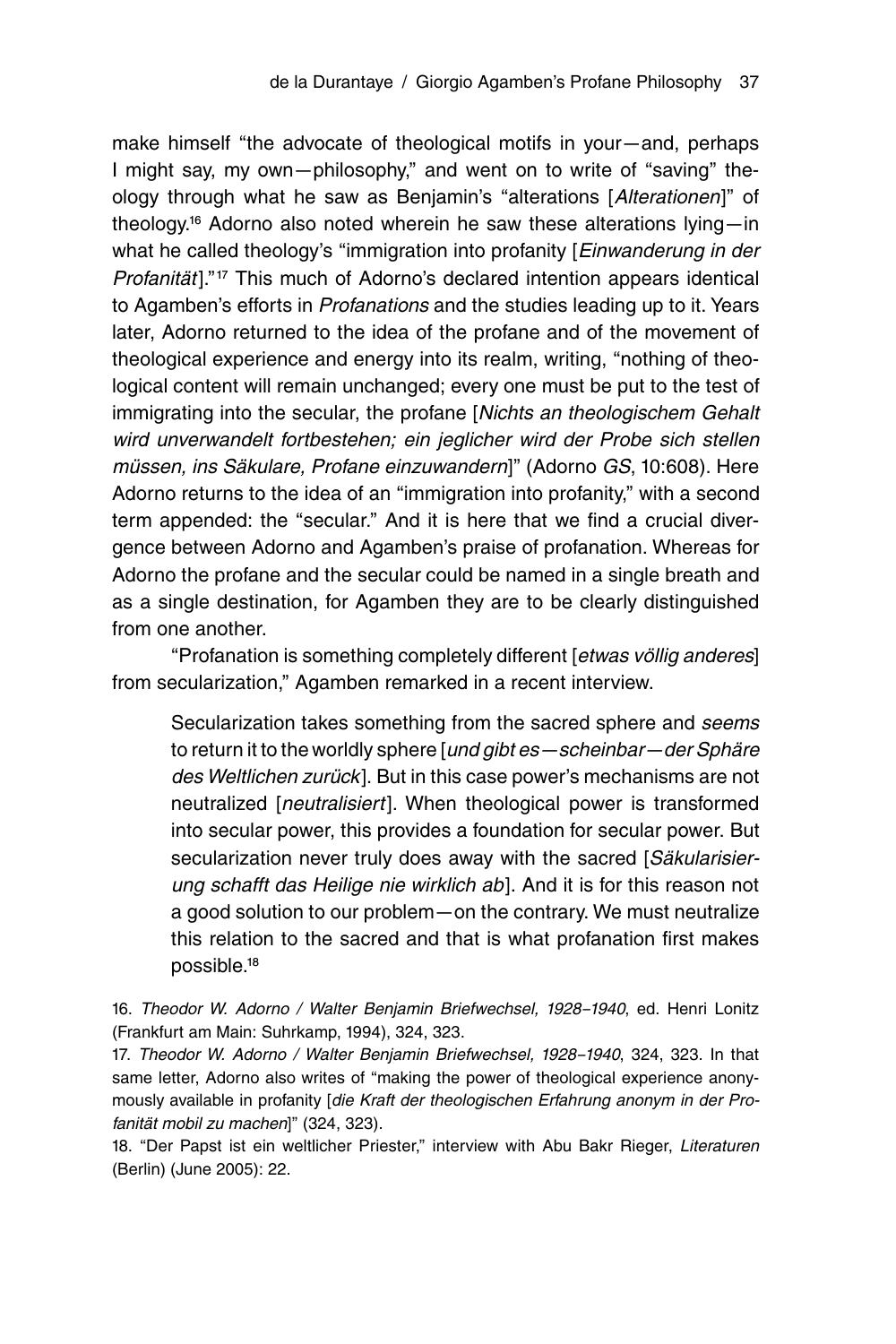This is the last thing but an isolated line of reflection in Agamben's thought, and it is to this point that he returns in *Profanations*, where he writes that in light of the "political task" currently facing us, "we must . . . distinguish between secularization and profanation" (*Profanazioni*, 88).<sup>19</sup> "Secularization," he writes, "is a form of removal [*rimozione*] which leaves forces intact, which limits itself to moving them from one place to another" (*Profanazioni*, 88). And for this reason Agamben claims that the political secularization of theological concepts "only displaces the celestial monarchy into a terrestrial one" (*Profanazioni*, 88). Profanation, on the other hand, is a "neutralization of that which it profanes" (*Profanazioni*, 88).

Agamben's adoption of Benjamin's profane order differs from Adorno's interest in the profane most clearly, then, in how it distinguishes secularization from profanation. While Adorno placed the two terms next to one another, Agamben sharply separates them and, in so doing, clarifies what he sees as the function and goal of profanation. For Agamben, the change that secularization introduces is a superficial one: it "seems" to return something from the sacred to the worldly sphere, but this is mere appearance, and for this reason it is something "completely different" from profanation. For Agamben, while secularization may seem to free ideas and things from the sacred sphere in which they had been confined, what it actually does is to change the location of that closed-off area. Secularization, in his view, ultimately conserves the divisions inhering in theological concepts, merely displacing their center of power. What Agamben, however, envisions under the sign of profanation is more radical: it is a revolution in our structures of thought and experience, and would correspond to a real change in the state of worldly affairs. In Agamben's words, secularization does not "do away with the sacred"—and it is precisely this which is the goal of his profanations.

# **Profanation and Play**

How, then, does one profane? "To profane means: to open the possibility of a special form of negligence [*negligenza*] that ignores the separation—or rather, makes a particular usage of it" (*Profanazioni*, 85). The first form of this negligence that Agamben offers as paradigmatic easily

19. In *The Kingdom and the Glory*, Agamben studies different conceptions of *secularization*—particularly the different ways in which Schmitt and Weber use the term (see *Il Regno e la Gloria: Per una genealogica teologica dell'economia e del governo. Homo Sacer II.2* [Milano: Neri Pozza, 2007], 15ff.]).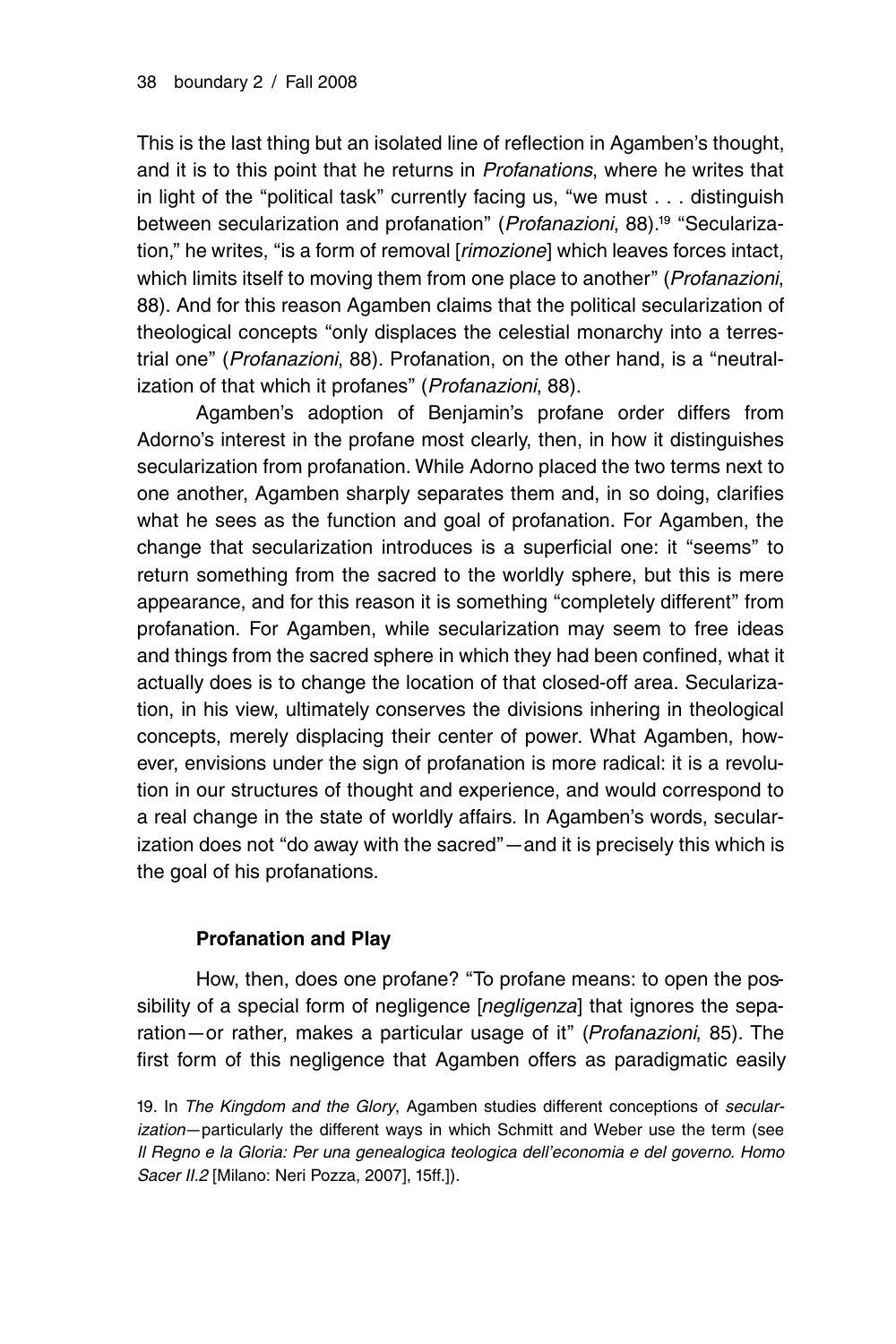risks seeming light-handed and light-hearted, as anarchic and unserious: "play [*il gioco*]." This element in *Profanations* is also not a new concern for Agamben, as the historical evolution from rite to game, which is also the profanation of sacred practices, is something he systematically studied as early as the chapter "In Playland: Reflections on History and Play" in Infancy and History.<sup>20</sup> Picking up this earlier thread, Agamben observes in *Profanations*, "the majority of our games derive from ancient and sacred ceremonies, from rituals and divinatory practices that had belonged for a time to the religious sphere" (*Profanazioni*, 85–86). He then cites a series of such games: ball games "that reproduce the gods' struggles to possess the sun," and such objects as the spinning top and the chess board that were initially "divinatory instruments." The conclusion that Agamben then draws is that "this signifies that the game liberates and diverts humanity from the sphere of the sacred, but without simply abolishing it" (*Profanazioni*, 86).

But, as Agamben points out, recourse to games and play is not a simple one in our day and age—and above all because "the game as means of profanation has fallen into disuse [*decadenza*]" (*Profanazioni*, 87). This does not mean that games as such have disappeared from our culture—on the contrary, they are more present than ever. But they do not play this profanizing role that Agamben saw in earlier cultures. "That modern man no longer knows how to play," he writes, "is to be seen precisely in the vertiginous multiplication of old and new games" (*Profanazioni*, 87). What one finds in these new games is not a profanizing instrument or force, but a "desperate and obstinate" search to "return to the lost festival, a return to the sacred and its rites" (*Profanazioni*, 87). "In this sense, the televised games for the masses are part of a new liturgy, secularizing an unconsciously religious intention" (*Profanazioni*, 87–88). It is for this reason that "to return the game to its purely profane vocation [*alla sua vocazione puramente profana*] is a political task" (*Profanazioni*, 88).

As we saw above, for Agamben, "profanation implies . . . a neutralization of that which it profanes" (*Profanazioni*, 88). In his third work, Agamben evoked a "negation of a negation," and it is this idea which returns in a new and more precise form in *Profanations*.<sup>21</sup> His goal is not simply to

<sup>20.</sup> This was a largely structuralist attempt—it is dedicated to Claude Lévi-Strauss—to understand the "systems" and "mechanisms" whereby rites become profaned—which is to say, become games—and vice versa.

<sup>21.</sup> Giorgio Agamben, *Infancy and History: The Destruction of Experience*, trans. Liz Heron (London and New York: Verso, 1993), 98. *Infanzia e storia: Distruzione dell'esperienza e origine della storia* (1978; repr., Torino: Einaudi, 2001), 103.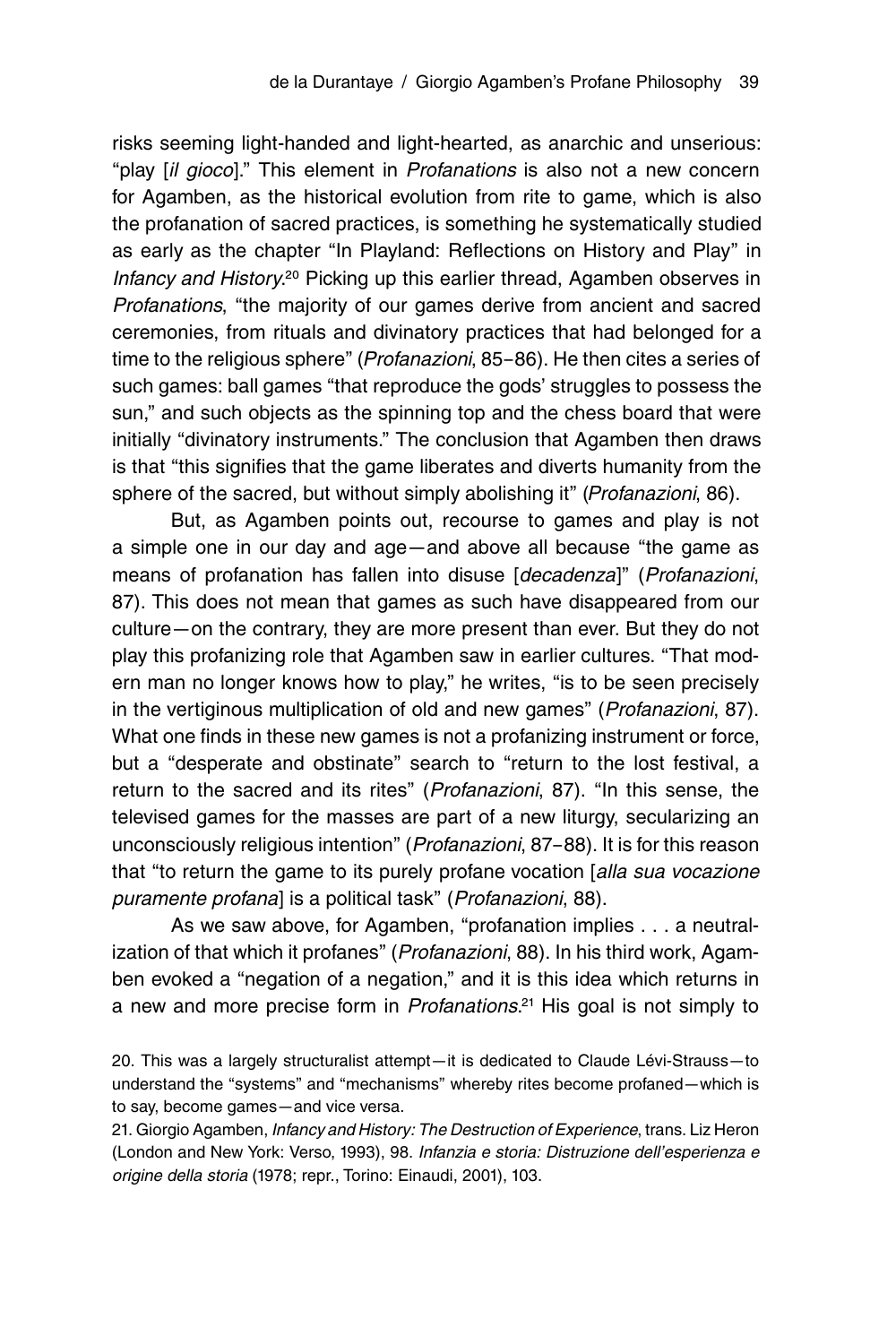negate or to nullify the sacred history of an object or practice but to remove it from its sacred context and return it to a profane one. For this reason, it is better envisioned as the division of a division or the negation of a negation. It still exists, and its history remains accessible, but its sacred signification is suspended; it has been rendered, to use one of Agamben's favorite terms, "inoperative."

## **The Messiah**

Any reader of Agamben's works will note that he is drawn to theological figures. Amongst these, one has, as it should, clear pride of place: the Messiah. Agamben's references to the Messiah, messianic time, and the idea of the messianic are frequent and yet have perplexed a number of his readers. He has written of a "messianic vocation that is the revocation of every vocation" found in Paul's letters as well as of an "untitled messianic moment" in Cy Twombly's painting.<sup>22</sup> In an aside made in an essay from 1995, Agamben refers to "the classless society or the messianic kingdom [*nella società senza classi o nel regno messianico*]," effectively equating the two ideas (and reiterating Benjamin's assertion from a thesis Agamben himself rediscovered) (*MWE*, 32–33/32). As for who reigns in that kingdom, Agamben writes in an essay from 1995, "the Messiah is the figure in which religion confronts the problem of the law," and in *Homo Sacer*, Agamben tells his reader, "the Messiah is the figure in which the great monotheistic religions sought to master the problem of law" (*MWE*, 135/104, translation modified; *HS*, 56/65). The Messiah is thus "a figure" which allows us to see a historically decisive confrontation of religion and law. That this is the last thing but a historically or conceptually localized phenomenon is something that Agamben is at pains to stress, claiming, "in Judaism, as in Christianity or Shiite Islam, the Messiah's arrival signifies the fulfillment and the complete consummation of the Law" (*HS*, 56/65). The consequence he draws from this is that "in monotheism, messianism thus constitutes not simply one category of religious experience among others but rather the limit concept of religious experience in general" (*HS*, 56/65).

22. Giorgio Agamben, *The Time That Remains: A Commentary on the Letter to the Romans*, trans. Patricia Dailey (Stanford, Calif.: Stanford University Press, 2005), 23–24, translation modified. *Il tempo che resta: Un commento alla Lettera ai Romani* (Torino: Bollati Boringhieri, 2000), 29. See also Giorgio Agamben, "Bellezza che cade," in *Cy Twombly: 8 Sculptures, American Academy, Rome, Sept. 28–Nov. 15, 1998* (Rome: American Academy in Rome, 1998), 5.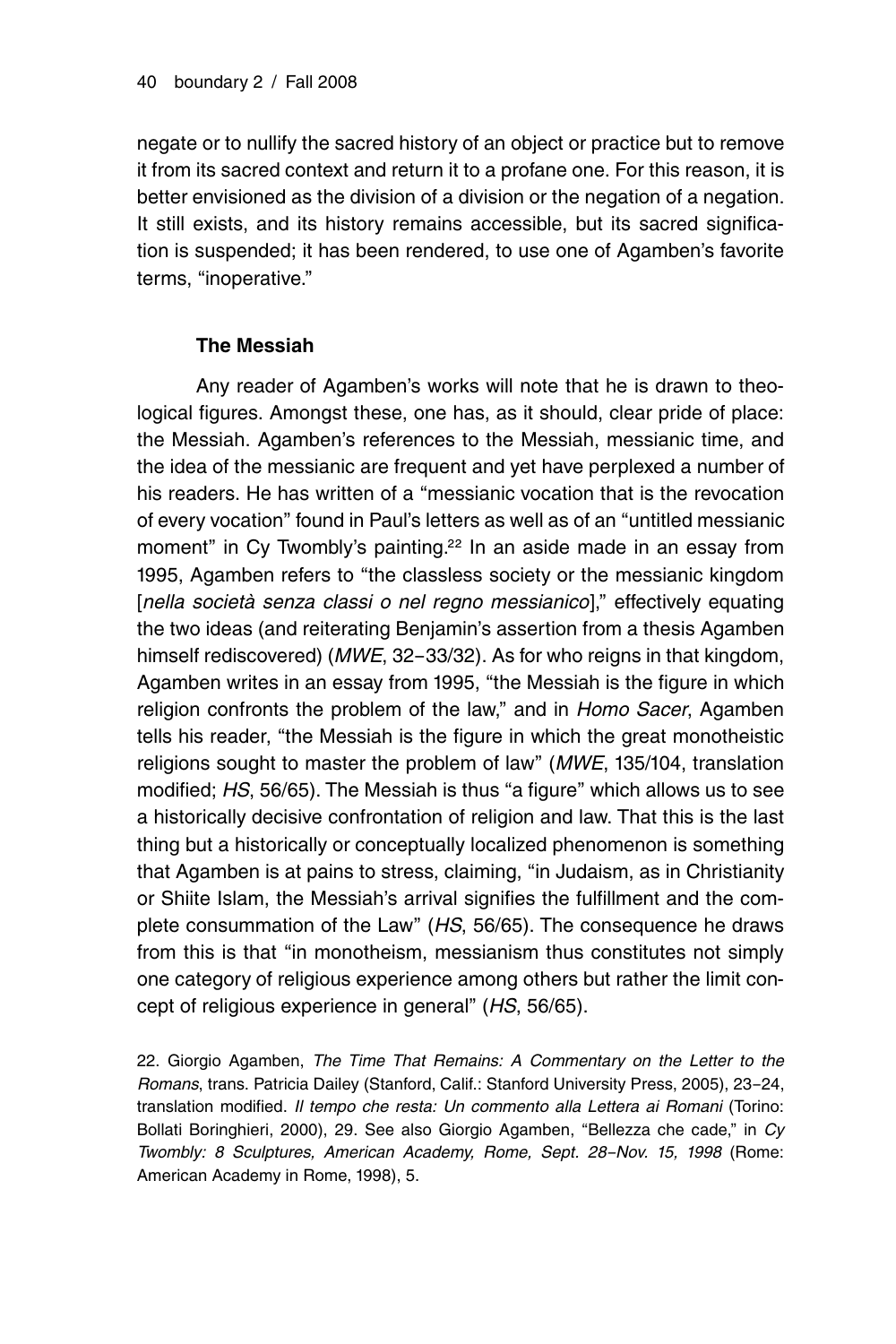While this is a great deal to see under the heading of the messianic, he sees still more. Just as, for him, the state of exception is not a category of political experience among others but, instead, marks the limit of political experience, messianism marks the limit of religious experience and the point where it gives way to questions of law. This limit is, however, not only one that links religion with law. In another essay, Agamben writes, "messianism represents the point of greatest proximity between religion and philosophy," and he will echo this position in an interview, noting that "because philosophy is constitutively bound up in a confrontation with the law [*un confronto con la legge*], the messianic represents the point of greatest proximity between religion and philosophy" (P, 163/255).<sup>23</sup> The figure of the Messiah is thus a figure standing at the crossroads of the areas demarcated by *law*, *religion*, and *philosophy*. But how are we to understand this figure and its role in Agamben's thought?

In Agamben's reading, the great monotheistic religions sought "to control and reduce the essential messianic properties of religion and philosophy" (*P*, 163/255). They could never fully succeed for the reason that "the messianic is precisely that element which, in religion, goes beyond it, exceeds and completes it at every point [*la eccede e compie in ogni*  punto]."<sup>24</sup> Nevertheless, this has led not only to the consistent repression of messianic movements within the great monotheistic religions but also to a singular use made of messianism's central feature: the *real* state of exception it calls into being. As he states in an essay from 1992, "messianic time has the form of a state of exception" (*P*, 160/252). In *Homo Sacer*, Agamben writes, "from the juridico-political perspective, messianism is . . . a theory of the state of exception—except for the fact that in messianism, there is no authority to proclaim the state of exception; instead, there is the Messiah to subvert [*sovverte*] its power" (*HS*, 57–58/67). The messianic state of exception Agamben enigmatically evokes here corresponds to what Benjamin had enigmatically called "a *real* state of exception," where the state of exception that has become the rule is deprived of its divisive power. And it is for this reason that Agamben will speak of "the task that messianism has assigned to modern politics," and that he defines as "to conceive of a human community that would have not (only) the figure of the law [*non avesse (soltanto) la figure delle legge*]" (*MWE*, 135–36/105, translation modified).

23. See also "Un libro senza patria: Giorgio Agamben intervista di Federico Ferrari," *Eutropia* 1 (2001): 44–46, 44. 24. "Un libro senza patria," 44.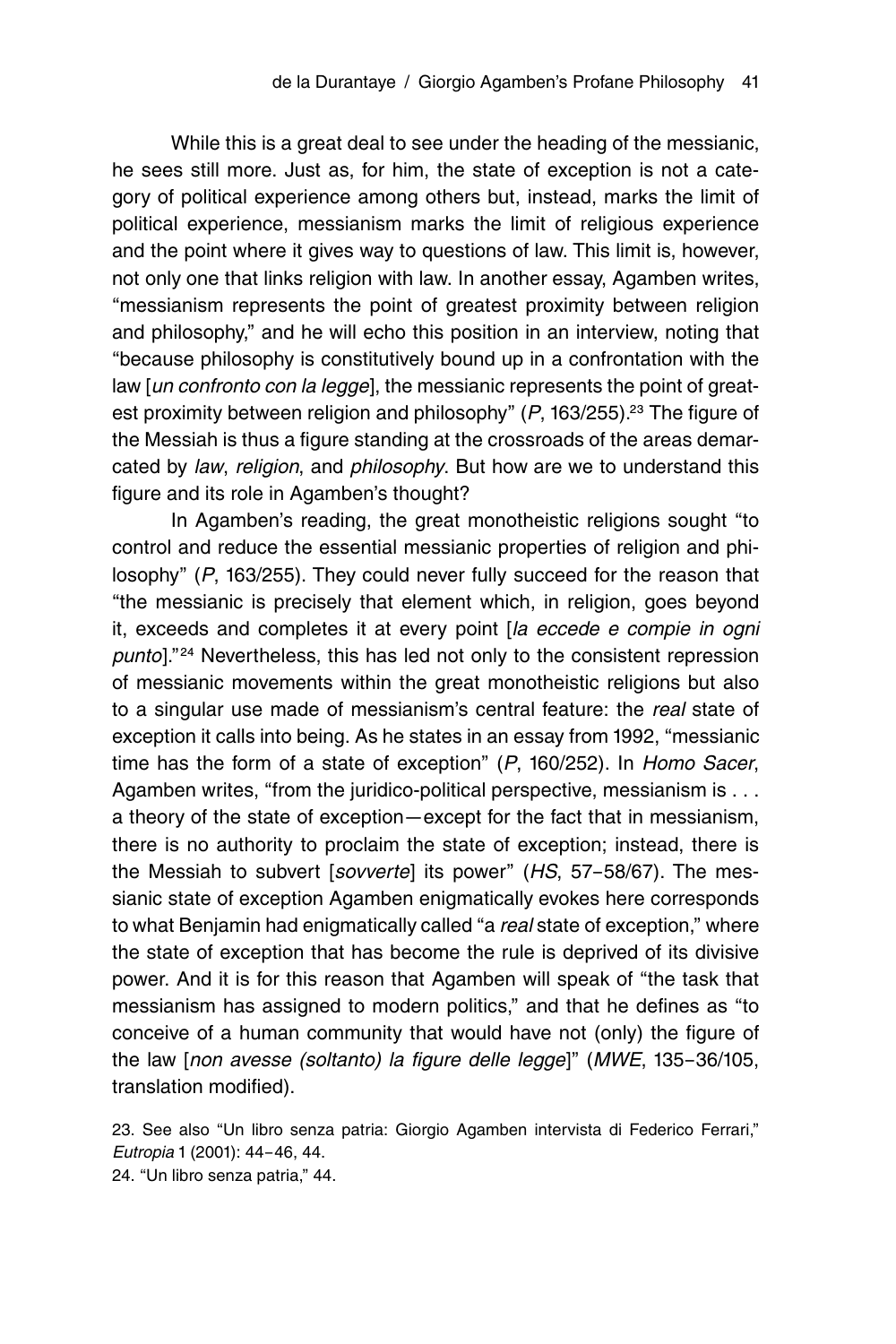As these remarks make amply clear, Agamben's recourse to the Messiah, the messianic, and the messianic kingdom is both crucial and elusive. To better understand it, let us return to the fragment which first revealed a "profane order." The "Theologico-Political Fragment" we looked at above begins: "Only the Messiah himself completes all history [*Erst der Messias selbst vollendet alles historische Geschehen*], in the sense that he alone redeems, completes, creates [*erlöst, vollendet, schafft*] its relation to the messianic" (Benjamin *SW*, 3:305; *GS* 2:203). In light of the Jewish tradition of messianic thought, these opening lines are orthodox ones and present no great interpretative difficulties. The Messiah will come, and when He does, His Coming will "complete" human history. For Christians, the Messiah (Jesus Christ) has already come—and until His Second Coming, He can offer redemption by coming again to the individual hearts of mankind. In this sense, redemption through Christ occurs in the private world of each individual touched by grace. In the Jewish tradition Benjamin is clearly writing in, however, redemption through the Messiah is nothing of the sort. It is not an individual experience (grace) but a communitarian—a public and political—event that takes place, to borrow Scholem's canonic definition, "on the stage of history, and within the [Jewish] community."<sup>25</sup>

Whereas the first clause in Benjamin's fragment is straightforward, the second one asserts something that has divided messianic thought: ". . . he alone redeems, completes, creates its relation to the messianic." Benjamin seems to say thereby that we can do nothing to influence the relation of human history to the Messiah, nothing to hasten or slow His arrival. It is the Messiah who not only "redeems" and "completes," but also "alone . . . *creates*" the relation of the messianic to human history. How then does Benjamin move from this more or less orthodox conception of the Messiah and His coming to a "method" called "nihilism" that is "the task of world politics" (". . . *die Aufgabe der Weltpolitik, deren Methode* 

25. See Scholem's "Towards an Understanding of the Messianic Idea in Judaism," first given as a lecture in 1959. Scholem's distinguishing of a Christian idea of redemption through the Messiah as a private and individual experience from a Jewish one, in which this element of "interiority" is absent, was long held as unassailable. It was first seriously questioned by Jacob Taubes in his lecture before the Jewish World Congress in Jerusalem in 1979 entitled "The Price of Messianism," first published after Scholem's death in 1982, then reprinted in *Vom Kult zur Kultur: Bausteine zu einer Kritik der historischen Vernunft*, ed. Aleida and Jan Assmann, Wolf-Daniel Hartwich, and Winfried Menninghaus (München: Wilhelm Fink Verlag, 1996), 43–50.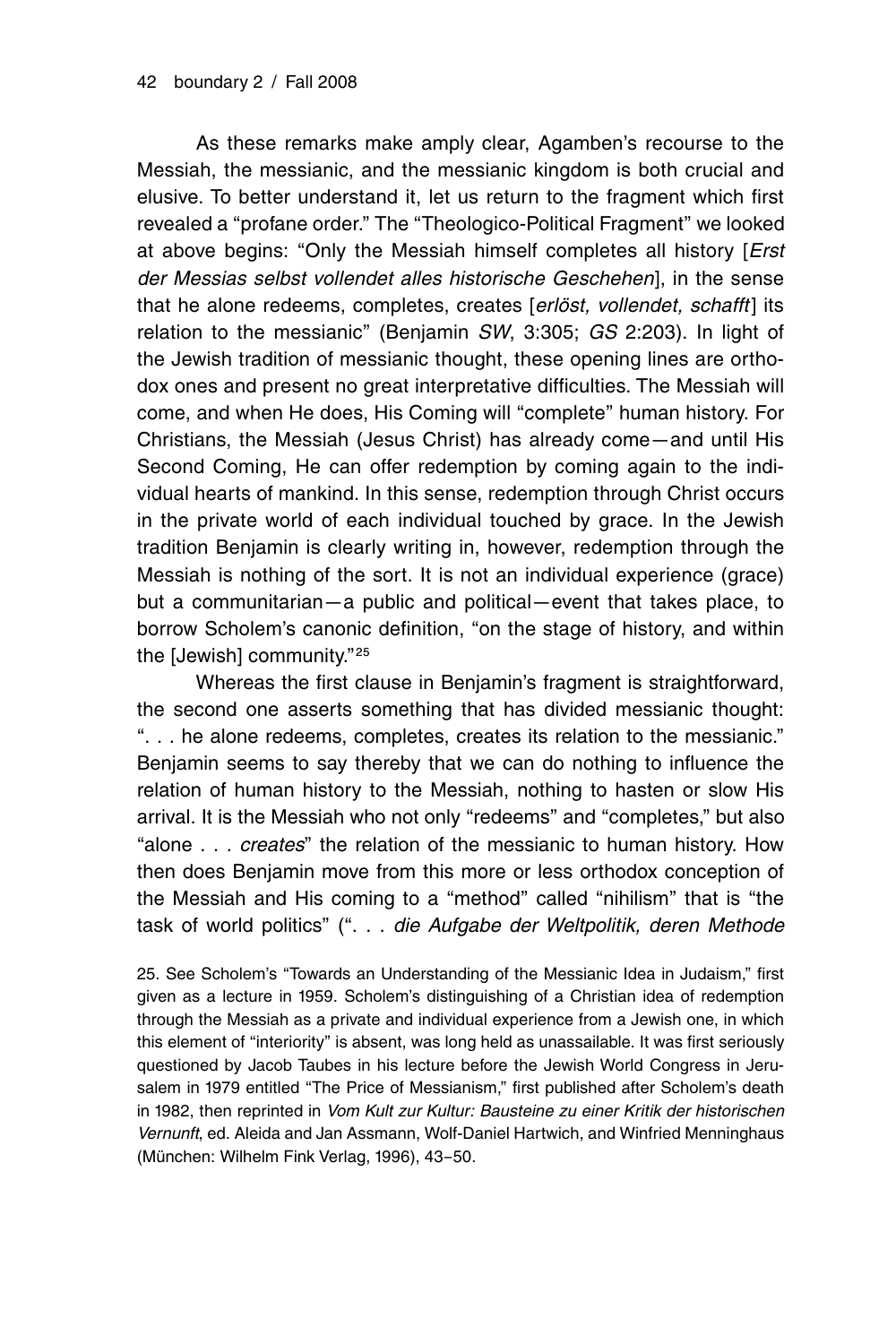*Nihilismus zu heißen hat*" [Benjamin *GS*, 2:204])? To understand this singular constellation of ideas, we must first stress that, in Benjamin's hands, *nihilism* has no necessarily negative associations. For a thinker like Nietzsche, nihilism is an all-too-human consequence of "the death of God" and the "devaluation of all values" that follows in its wake. Such "nihilism," however, is far from what one could call a "method" having something decisive to offer "world politics." The nihilism that Benjamin has in mind, however, asks to be seen along the lines of a clandestine anarchism like that of the Russian "nihilists." Benjamin's conception of *nihilism* here is difficult to grasp because its valorizations are unconventional and the link between this most positive of presences, the Messiah, and the "method" Benjamin calls "nihilism" is only comprehensible through two other terms that play decisive roles in Benjamin's fragment: *transience* and the *profane*.

A few lines later Benjamin writes, "the rhythm of this eternally transient worldly existence, transient in its totality, in its spatial but also in its temporal totality, the rhythm of messianic nature, is happiness [*der Rhythmus, dieses ewig vergehenden, in seiner Totalität vergehenden, in seiner räumlichen, aber auch zeitlichen Totalität vergehenden Weltlichen, der Rhythmus der messianischen Natur, ist Glück*]" (Benjamin *SW*, 3:306; *GS*, 2:204). Two things are asserted here and both of them are surprising. Benjamin looks at the world and sees "*transience*"—complete and total "*transience*." This emphasis is far from a self-evident one. *Transience* is, of course, part of our vision of the world and makes for much of the beauty that we experience. We are touched by its fragility, by what we see as the unimaginable touch of time that will soon take it from this world. For this reason, transience is at the heart of poetry, but less evidently at the heart of philosophy. One might better say that transience is opposed to philosophy, for if philosophy is about things that are not just temporarily and contingently true but which pretend to some level of universal validity, they cannot be founded on the basis of things ceaselessly passing away. The eternal universe of the classical world and the eternal realm of pure ideas clearly stand in opposition to it. Plato's project of "saving appearances" was to show that this transience, this continual passing away of the things of the world, was not the ultimate reality of human existence but, instead, only its imperfect reflection. Things do not *really* pass away, for, as Plato said in the *Timaeus*, "Wherefore he resolved to have a moving image of eternity, and when he set in order the heaven, he made this image eternal but moving according to number, while eternity itself rests in unity, and this image we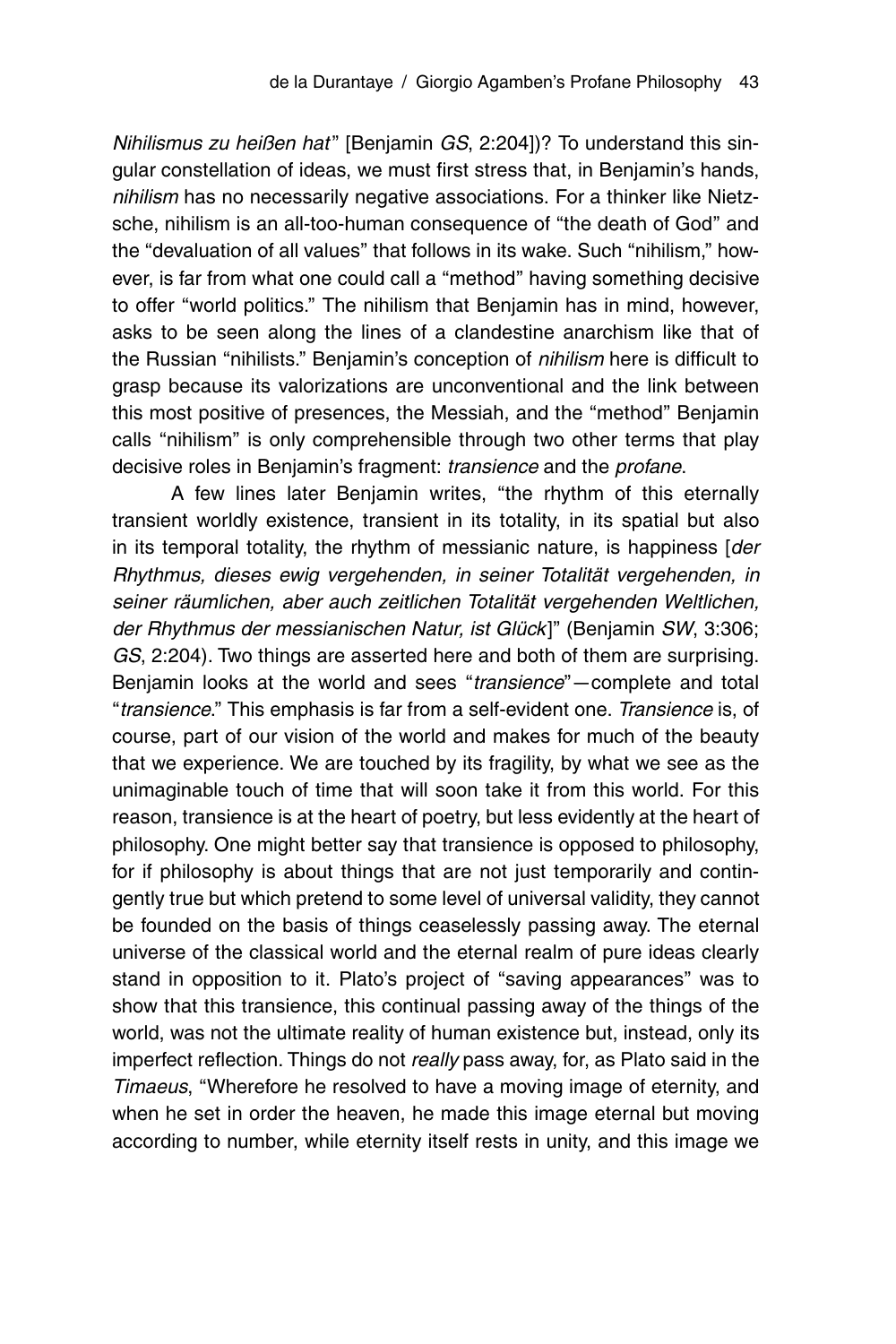call time."<sup>26</sup> The seeming transience of this world is redeemed by the real eternity of another.

In the Christian redemption of the transitory, this eternity is given a single divine face, and it is the loving and watchful eye of God whose grace transforms the transient into the lasting and the desultory into the meaningful. In the Gospels of both Matthew and Luke, we hear this vigilance extended even to the most insignificant elements of our worldly existence and mortal person, and we are told that even "the very hairs of your head are all numbered." $27 \text{ In a world in which everything seems to pass away,}$ where all is consigned to ruin and loss, there is a principle that retrieves and retains *everything*, where nothing is lost, where, as Gerard Manley Hopkins taking up the evangelical lesson wrote, "Every hair is hair of the head / Numbered." In both classical and Christian conceptions, there is another world or place—a timeless one—that transcends *this* time and *this* place. In asserting that this world is "eternally transient [*ewig vergehend* ]"—both in space and in time—Benjamin is categorically rejecting this millennial philosophico-theological heritage.

Benjamin then draws two conclusions from the "eternal transience" he sees: that this transience corresponds to "messianic nature," and that it is "happiness." The "rhythm" this transience follows or forms is not one of loss or despair, not one of nausea or the gnashing of teeth, and not one calling for elegies or laments at the sight of a world forever disappearing into nothingness. This "rhythm" that Benjamin says is that of "messianic nature" is simply and completely "happiness." Benjamin is not dismissing the fact that nothing in life is so difficult to accept as that it will end. To accept that not only we ourselves but all the beautiful things that we experience—all the people, places, and things that we love—are destined to pass and fade into nothingness ("nihilism," in the singular turn Benjamin gives to the term) is supremely difficult. What is more, our mortal sense of justice demands that the world *not* be a nihilistic one—that there be a positive principle of judgment and retribution for all the cruel acts we see committed around us. We ask that the just be rewarded and unjust punished. And our mortal sense of beauty (or grace) demands that these passing things have some durable reality. It is not singular or strange to look at the world and

26. Timaeus 37d. in Plato, *The Collected Dialogues of Plato, Including the Letters*, ed. Edith Hamilton and Huntington Cairns, Bollingen Series 71 (New York: Pantheon Books, 1961), 1167.

27. Matt. 10:30; Luke 12:7.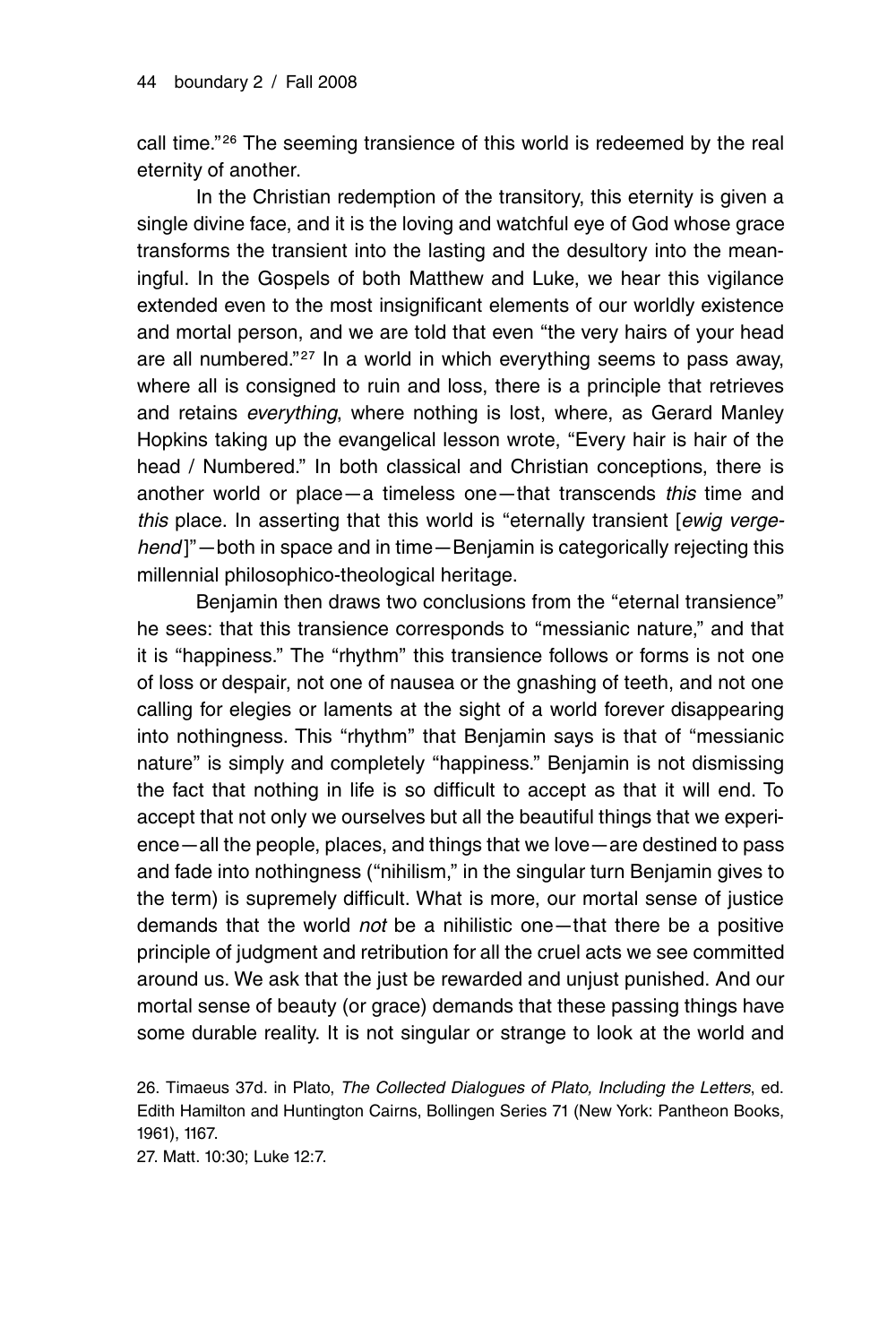see, as did Benjamin, transience. And it is not singular or strange to claim that this is all there is to the world. But for all the reasons noted above, it is singular and strange to find in this fact the source of "happiness." On the contrary, were we not to expect in its stead melancholy and despair? It is for this reason that, in the fantastically compressed logic of Benjamin's fragment, he refers to a "messianic intensity of the heart" that consigns it to "unhappiness [*Unglück*] in the sense of suffering" (Benjamin *SW*, 3:305; *GS*, 2:204, translation modified).²⁸ The extraordinary nature of Benjamin's conception lies in his effort to find and found happiness not in a transcendent realm lying elsewhere, but here and now in this and only this world, in this and only this life.

That Agamben is perfectly aware of this element in Benjamin's thought and that it is an important one for him is attested to in his *The Time That Remains*, where he contrasts Benjamin's vision of transience with Paul's: "While, for Paul, creation is unwillingly subjected to transience [*caducità*] and destruction and for this reason groans and suffers while awaiting redemption, for Benjamin, who reverses this in an ingenious way, nature is messianic precisely because of its eternal and complete transience, and the rhythm of this messianic transience is happiness itself."²⁹ *Nihilism* for Benjamin is thus not opposed to some form of positivism and not aligned with meaninglessness. It is instead the radical and difficult acceptance of the *transience* of this world, and what it denies is that our happiness and our political tasks should be shaped by a transcendental realm seen in sacred glimpses by privileged individuals. In the face of worldly transience, the best "method," the best path to follow, is one that follows an endless route toward some transcendental plane or place, but one focused fully on *this* time and *this* place.

To link the idea of transience with that of the messianic is, for both Benjamin and Agamben, to grasp what the former called a "messianic freezing of events" through a "concept of the present as 'now-time' [*'Jetztzeit*'] . . . loaded with splinters of the messianic [*Splitter der messianischen*]" (Benjamin *GS*, 1:704). This vision of messianic time is thus one that is clearly not concerned with waiting for some state of affairs to come about, or with reaching some point located in the future, but is, instead, focused on how we experience our historical present. That this aspect of

<sup>28.</sup> The translation of *Unglück* as "misfortune" obscures Benjamin's clear opposition of *Unglück* (unhappiness) and *Glück* (happiness) in the passage. 29. Agamben, *The Time That Remains*, 141/131.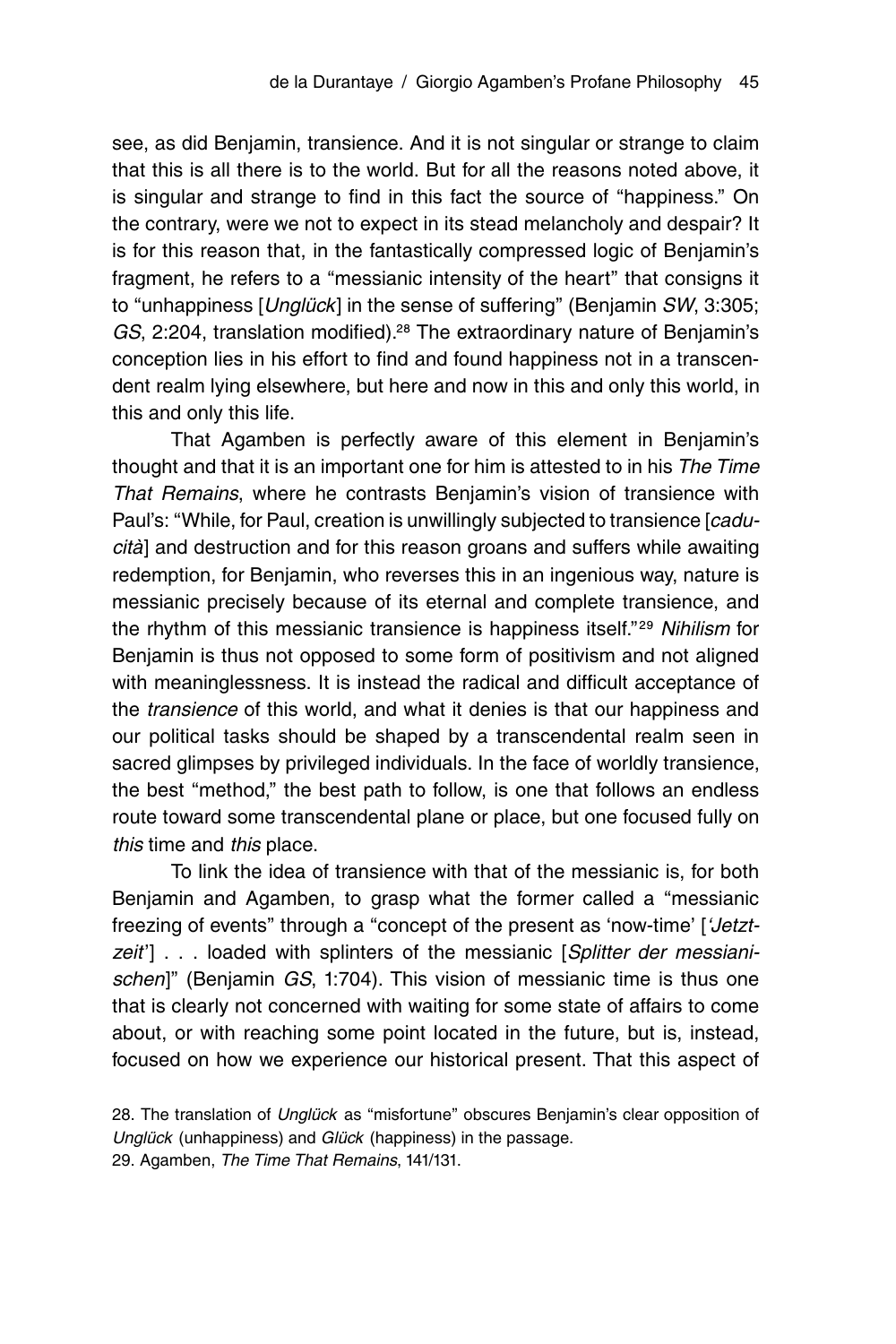Benjamin's thought is central to Agamben can be seen in his claim that "the concept of messianic time . . . constitutes the theoretical nucleus of Benjamin's 'Theses'" (P, 160/252).<sup>30</sup> And it is on this same point that Agamben distances himself from many thinkers whose projects might seem at first glance to be so similar to his own. Agamben has remarked that what separates his own thought from Derrida's is "an important difference" in the manner of "confronting the same problem," and he gives that problem the name "messianic time."<sup>31</sup> In *Remnants of Auschwitz*, Agamben refers to Derrida's "idea of an infinite deferral," and, as with the "infinite negotiations" he spoke of in the precursor to that book, *Homo Sacer*, herein lies, for him, the problem with Derrida's thought.³² As Agamben argued in his *Infancy and History*, the revolutionary conception of history introduced by Marx was not accompanied by a revolutionary conception of *time*, and it is this theoretical lacuna that he aspires to fill. Derrida's thought clearly contains much for Agamben that is revolutionary in its conception of language and in its conception of history—but not in its conception of the *time* in which they take place. The "important difference" Agamben refers to in the interview above is that of time—and, for him, it makes all the difference. $33$ 

To many, the idea of "messianic time" might suggest indeterminate waiting for the Messiah to come, redeem mankind, and complete human history. But for Agamben, drawing on conceptions of messianic time in

30. Agamben stresses how Paul, too, spoke of a "time of the now" virtually equivalent to Benjamin's "now-time" and how "Benjamin's messianism finds its canon [*il suo canone*] in Paul" (*The Time That Remains*, 144/133).

31. "Un libro senza patria," 44.

32. Giorgio Agamben, *Remnants of Auschwitz: The Witness and the Archive (Homo Sacer III)*, trans. Daniel Heller-Roazen (New York: Zone, 2002), 123. *Quel che resta di Auschwitz: L'archivio e il testimone (Homo sacer III)* (Turin: Bollati Boringhieri, 1998), 114. See also *HS*, 54/62–63.

33. Adam Thurschwell follows Agamben's critique of deconstruction back to *Language and Death* (see "Cutting the Branches for Akiba: Agamben's Critique of Derrida," in *Politics, Metaphysics, and Death: Essays on Giorgio Agamben's "Homo Sacer*," ed. Andrew Norris [Durham and London: Duke University Press, 2005], 173–97, esp. 174). It is Kevin Attell, however, who rightly traces this dispute farther back—to *Stanzas* (Attell places his emphasis on the question of Agamben's and Derrida's divergent interpretations of Saussure. See "An Esoteric Dossier: Agamben and Derrida" (unpublished conference paper, June 6, 2006, in Freiburg, Germany, at the Annual Conference of the International Association of Philosophy and Literature). For more on this question, see also Catherine Mills, "Agamben's Messianic Politics: Biopolitics, Abandonment and Happy Life," *Contretemps* 5 (December 2004): 42–62; and Eva Geulen, *Giorgio Agamben zur Einführung* (Hamburg: Junius, 2005), 127ff.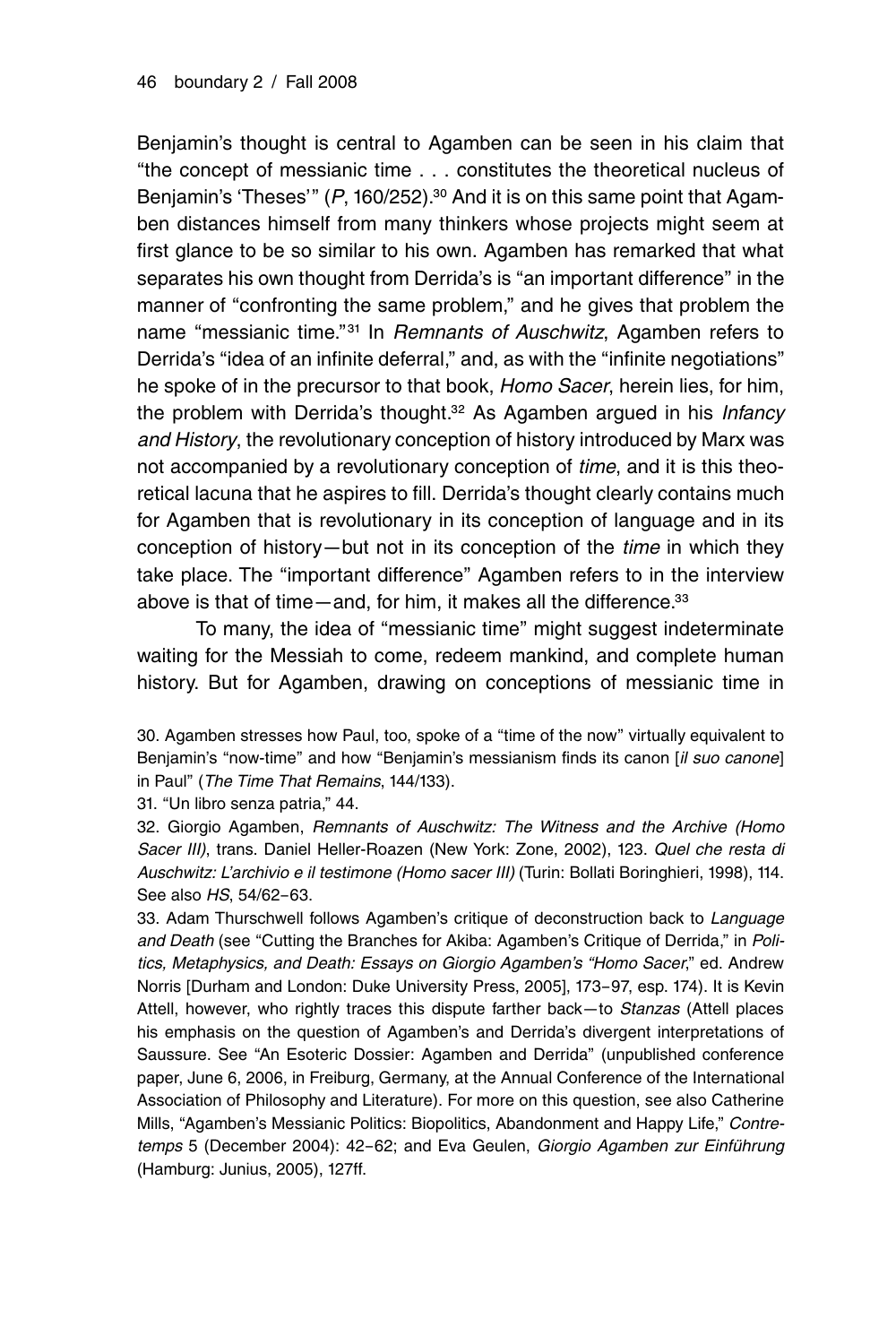Benjamin and in Paul, it means just the opposite. "Messianic time," the term that came to replace the "cairology" Agamben wrote of in *Infancy and History*, is like that earlier term in that it rejects a historical dialectic of progress and its logic of deferral; it rejects the positing of the completion of a historical task in an indeterminate future. "The sole possibility we have to truly grasp the present," Agamben has remarked, "is to conceive of it as the end [*sie als das Ende zu denken*]. That was Benjamin's idea and his messianism is above all to be understood after this fashion. The paradigm for the understanding of the present is messianic time."<sup>34</sup> In *Infancy and History*, Agamben wrote that the "cairology" he described was one that should be sought not at the millennium but, instead, "*now*." This is a time in which individuals and communities can seize what Agamben has called the *kairos* of every historical moment: the call to thought and action of the alarm clock Benjamin heard ringing "sixty seconds every minute."

What is at once *messianic* and *profane* for both Benjamin and Agamben is a world no longer bound by consecrated divisions and distinctions, and where the things of the world are returned to "the common usage of mankind." The "profane order" is given this name because it is one in which the sacred as source of criteria for exclusion and exception has no place. In *The Coming Community*, the messianic kingdom served as a paradigm because it had neither an *in*clusive or *ex*clusive identity and in this most fundamental sense corresponds to "The Idea of Communism" Agamben had sketched in *Idea of Prose*.<sup>35</sup> The divisions that separate groups and individuals need not be annihilated or forgotten, but they need to be rendered *inoperative* and thereby deprived of their power to divide. For this reason Agamben will write of an "untitled messianic moment in which art stays miraculously still, almost astounded: fallen and risen in every instant [*ad ogni istante caduta e risorta*]."³⁶ Agamben says "fallen *and* risen" because in the light cast by a profane world there is no operative distinction between the two. Every creature and every gesture in such an integrally profane and integrally actual world is equally and at every moment "fallen and risen."

While this clarifies the relation of the profane to the sacred and the meaning of a profane order in relation to the categories of nihilism and transience, we are left with the figure that Benjamin begins his reflection

34. "Das unheilige Leben," 18.

35. Giorgio Agamben, *Idea of Prose*, trans. Michael Sullivan and Sam Whitsitt (Albany: State University of New York Press, 1995). *Idea della prosa: Nuova edizione illuminata e accresciuta* (1985; repr., Macerata: Quodlibet, 2002). 36. Agamben, "Bellezza che cade," 5.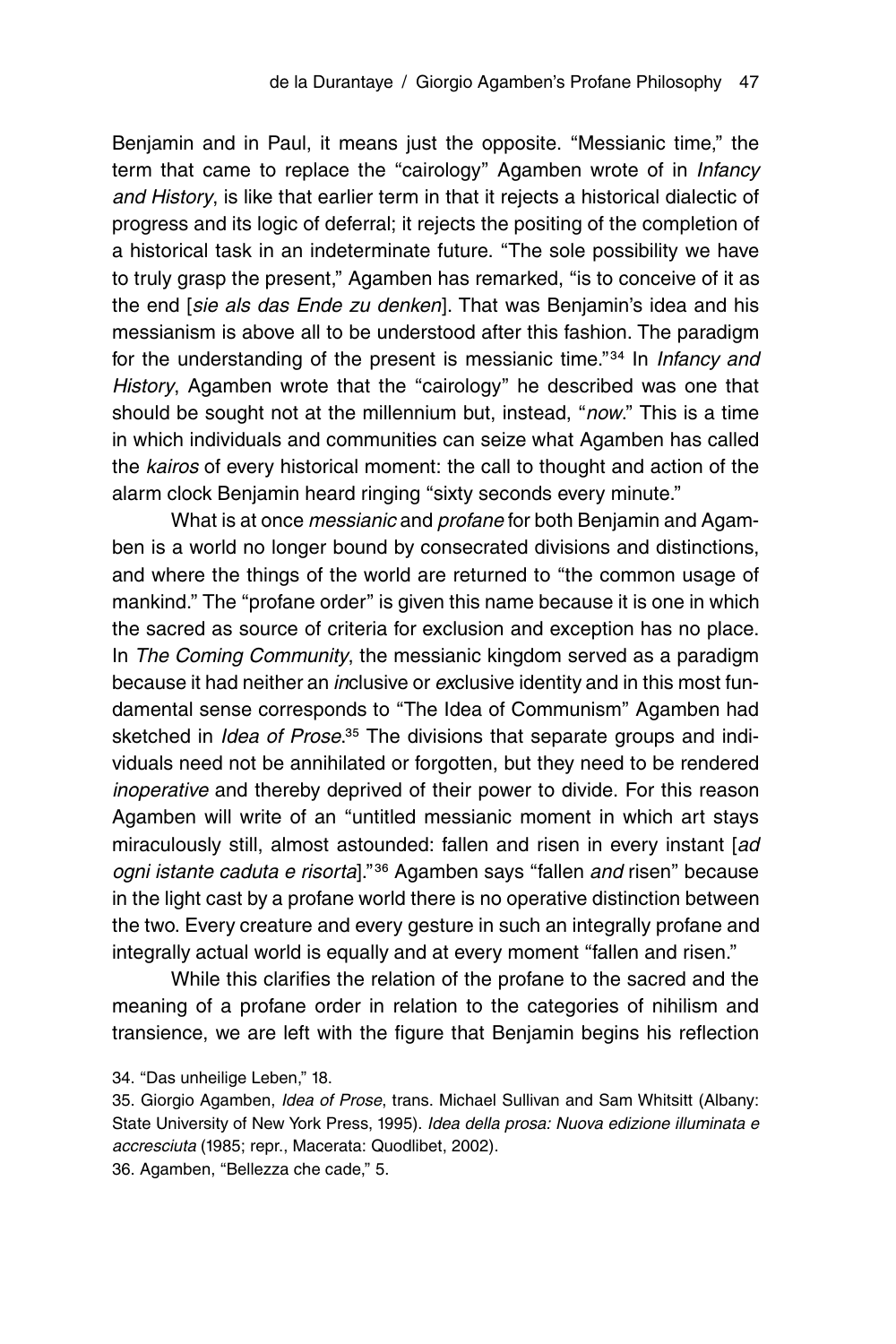with and to which Agamben so often returns: the Messiah. What place, if any, does the Messiah have in such a profane order? Would He not belong to the realm of the sacred? Are we to wait first for His coming to actualize such an integral vision of a transient world? The answer to the last question is: clearly not. For Benjamin, it is a false messianism that sees "the Divine Kingdom . . . as the telos of a historical dynamic [*das Telos der historischen Dynamis*]." Such a kingdom is, for him, "not the goal [*Ziel* ], but instead the end [*Ende*]" of history (Benjamin *GS*, 2:203–4). *Nihilism* is the "task" of world politics because it is to see the world as nothing more than it is, to not construct world politics on the basis of a sacred order that is one day to come into being (a false messianism), but instead on a *profane* order that is already right before our eyes and is the only world we have ever known. In no way does he exclude the idea of a divine order beyond this one. What he does wish to isolate are the dangers of the idea of a *sacred order*. And it is for this reason that he begins by evoking the decisive figure in that order: the Messiah. A connection to the Messiah, Benjamin claims, is not to be created from *this* side, from the transient and profane world that is our own—whether it take up the mantle of the sacred or not. If there is a Messiah, and if he is coming, is something we cannot know. It is a "relation" that can be made, in Benjamin's view, only from the other side—by the Messiah. In the meantime, we have only this world and this life. And we have no time to waste.

# **How to Bring About the Coming of the Messiah**

The preceding allows us to better understand the recourse made by both Benjamin and Agamben to the messianic and the Messiah, but the question remains whether they might not have expressed their thoughts with equal clarity without recourse to this Messiah who, for all intents and purposes of this "profane order," may never come. In another text—one that interests Agamben in *The Coming Community*—Benjamin recounts the most decisive thing in the world: how to bring about the coming of the Messiah. The thirteenth chapter of *The Coming Community* begins: "There is a well-known parable about the Kingdom of the Messiah that Walter Benjamin (who heard it from Gershom Scholem) recounted one evening to Ernst Bloch, who in turn transcribed it in *Spuren*."<sup>37</sup> Bloch writes, "A rabbi,

37. Giorgio Agamben, *The Coming Community*, trans. Michael Hardt (Minneapolis and London: University of Minnesota Press, 1993), 53. *La comunità che viene*, nuova edizione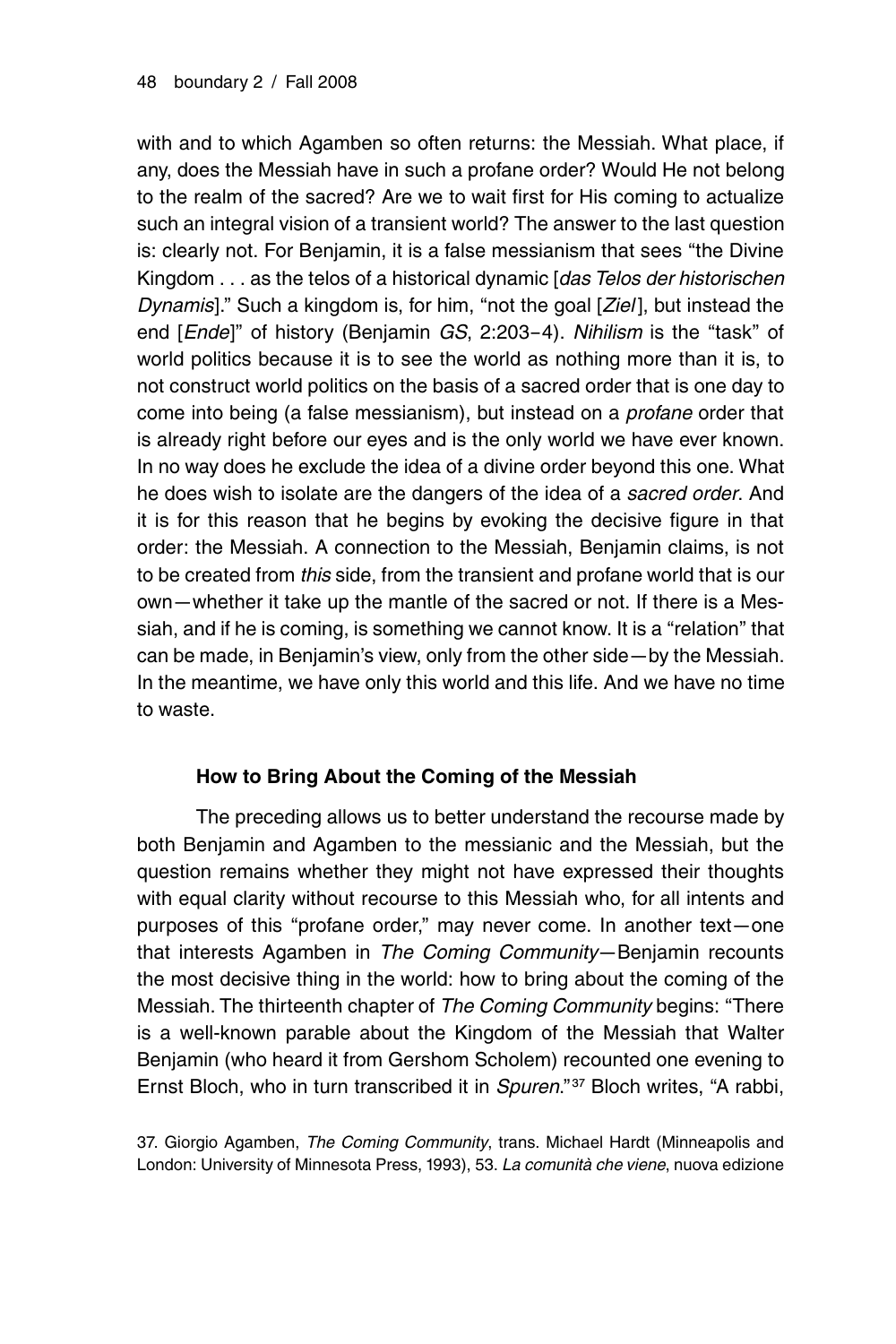a real cabalist, once said that in order to establish the reign of peace it is not necessary to destroy everything nor to begin a completely new world. It is sufficient to displace this cup or this brush or this stone just a little, and thereby everything. But this small displacement is so difficult to achieve and its measure is so difficult to find that, with regard to the world, humans are incapable of it and it is necessary that the Messiah come" (quoted in *CC*, 53/45, translation modified). The parable that passed through the hands of Scholem and Benjamin and that Bloch here recounts concerns the most divisive question in Jewish messianic thought: what, if anything, can we do to hasten the arrival of the Messiah? Many have held that the Messiah was waiting for certain worldly criteria to be fulfilled. This criterion or these criteria fulfilled, the Messiah would come, "complete" human efforts, and close human history. *What* exactly this thing was—the coming of a truly just man, the forming of a truly just community, the reaching of a certain global state of affairs such as peace on earth or a return to the Holy Land—was a matter of the greatest uncertainty and contention, but all members of this school of thought shared the idea that mankind needed to discern and do some thing or things to bring about the coming of the Messiah.

This was not, however, a premise adopted by all thinkers in the messianic tradition. Another school of thought saw the coming of the Messiah as determined in advance and independent from human actions and thus from the fulfilling of any worldly criteria. The Messiah would come when He was destined to come, and there was nothing we could do to hasten or slow His arrival. Whatever the current state of the world, whatever its degree of justice or injustice at that moment, He would come. In the former case, everything depended on finding out how to fulfill the seemingly unknowable criteria. In the latter case, nothing could be done to slow or hasten His arrival, and one had only to wait.

When considered in the context of these two currents of messianic thought, the parable Bloch recounts offers a radical reformulation of the problem. Though there is indeed something we must do in order for the Messiah to come, this is something neither great nor grand—nothing to do with social justice (a just community) or political hegemony (a return to the Holy Land)—but instead is something so subtle and small, if perhaps ineffably genuine, so as to seem to our eyes perfectly insignificant. Here, however, is where the contours of the parable begin to blur. How can we

accresciuta (1990; repr., Torino: Bollati Boringhieri, 2001), 45. Hereafter, this work is cited parenthetically as *CC*.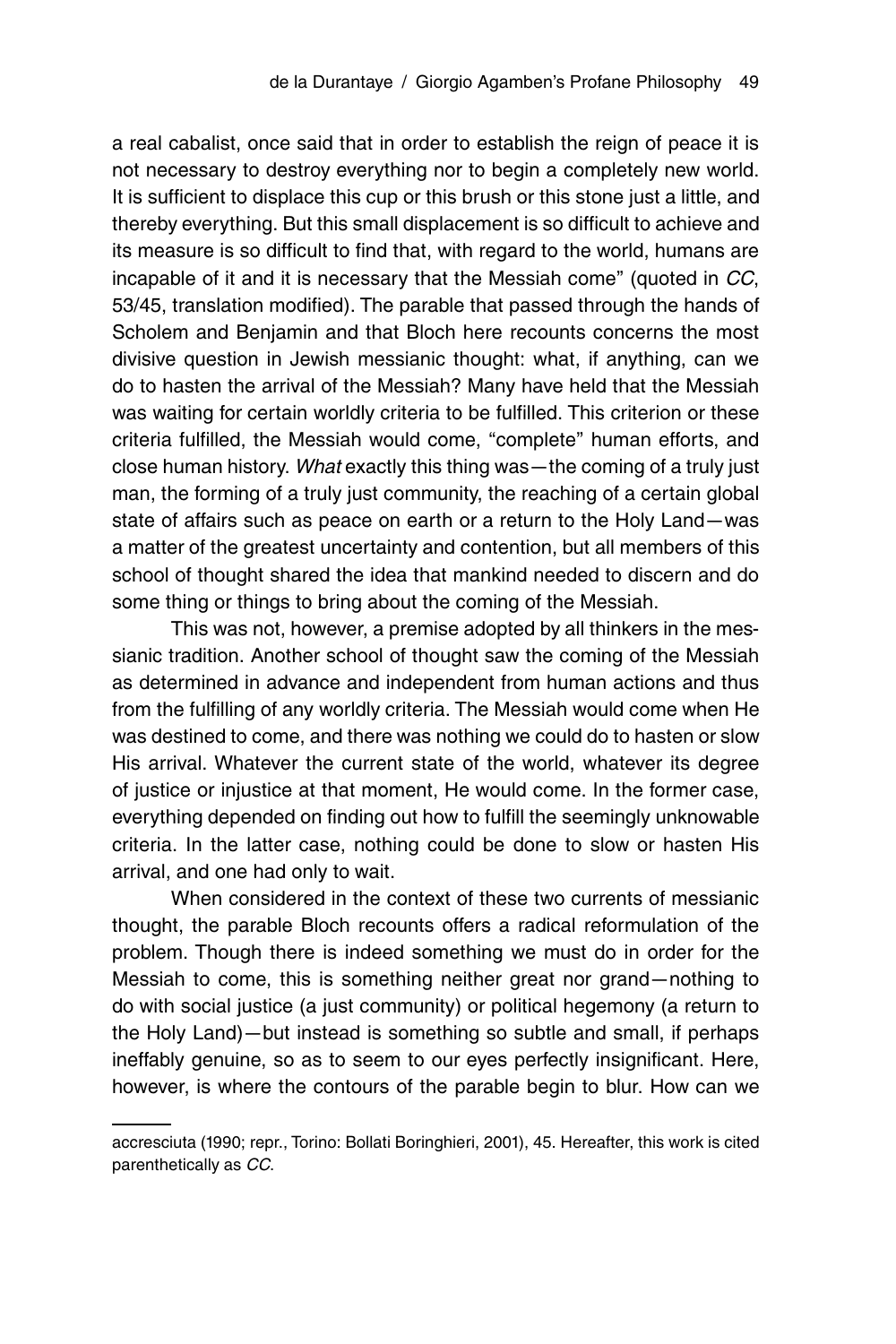discern which stone or which cup to displace—and how far? Because this "small displacement" is so tiny, we will never find it (we are "incapable of it," says Bloch), and for this reason we need the Messiah to come—of His own calling. With this idea of the "small displacement," Bloch brings the two schools of messianic thought into the greatest possible proximity. There is in fact something to do that will hasten the coming of the Messiah, but it is so minor that we can never know it and have only to act *as if* the Messiah were not waiting for some mortal action.

As Agamben reminds his reader in *The Coming Community*, Bloch was told the parable—or something approximating it—by Benjamin. And he is not the only one to have committed a version of it to paper. In the version of the parable that Benjamin recounts, things stand a tiny, but decisive, bit differently. He writes, "The *Hassidim* tell a story about the world to come that says everything there will be just as it is here. Just as our room is now, so it will be in the world to come; where our baby sleeps now, there too will it sleep in the other world. And the clothes we wear in this world, those too we will wear there. Everything will be as it is now, just a little different" (Benjamin *GS*, 2:432).³⁸

It seems that Benjamin's vision of the messianic kingdom is more radical—and more perplexing—than Bloch's. In Bloch's telling, the messianic kingdom and this world are astonishingly close, but nonetheless separate. The tiny displacement in Benjamin's version focuses instead on something absolutely different. The emphasis is no longer on what we must do to bring about the coming of the Messiah, but on what the world will be like *after* He has come. And, surprisingly enough, this event seems almost superfluous. The messianic world is indeed not this world, and yet *nothing* will be changed in it. "*Everything*," says Benjamin, "will be as it is now"—all things will remain in their places, and the various vocations of men and women will remain the same—or almost. "Everything will be as it is now," says Benjamin, "just a little different." Everything then lies in understanding this difference.

The Messiah is the anointed one come to transform the world and to mark a fundamental change in all its distinctions: the messianic kingdom. But what happens in this messianic kingdom? Paul seems to say something akin to Benjamin's parable in the First Letter to the Corinthians, where

38. Agamben cites this passage at *CC*, 53/45, though without noting its provenance. In an essay published two years later, he again refers to this "small displacement," though also without citing its provenance (see *P*, 174/270).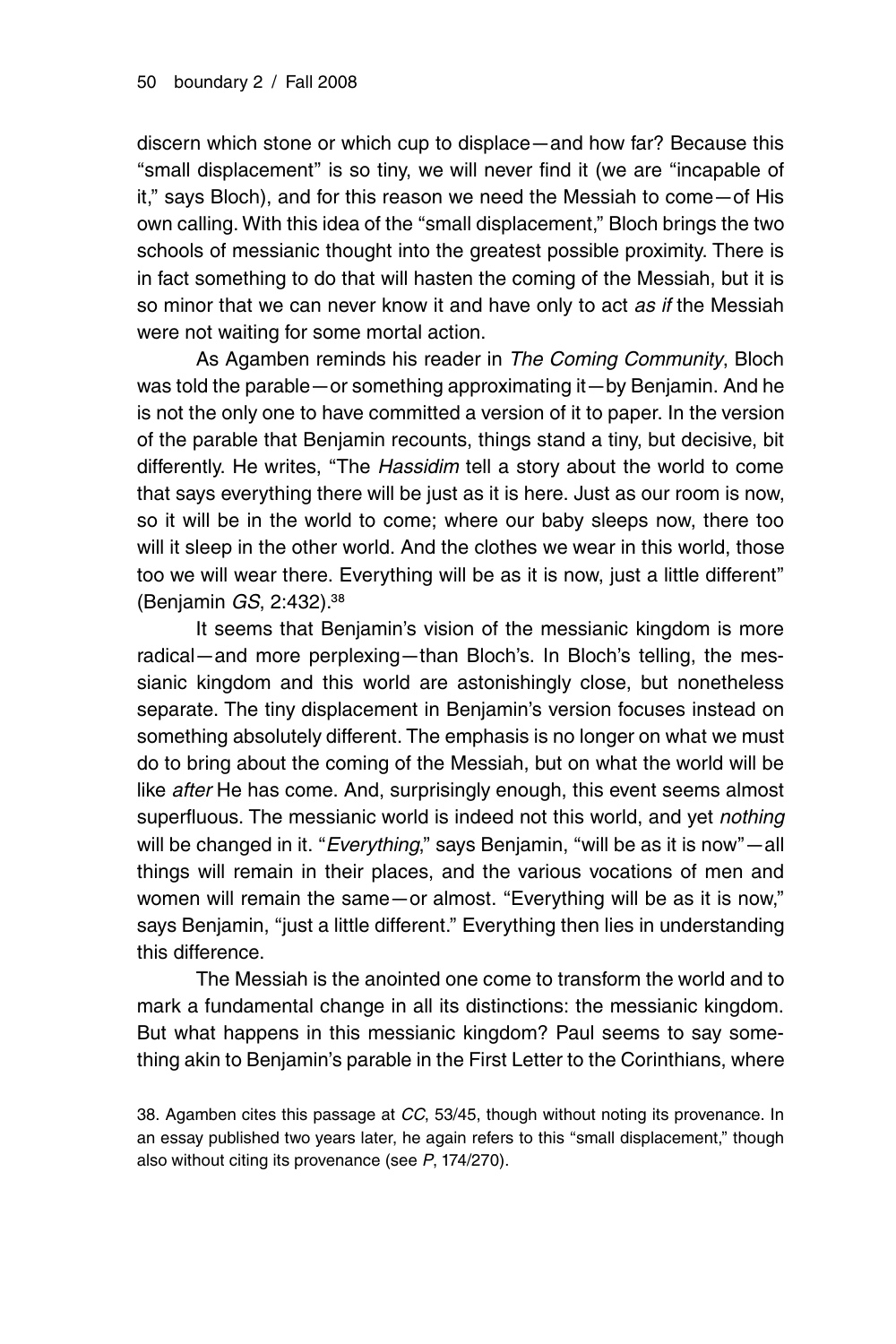he notes that, in the time of the end, we will remain in our places—men will remain men and women, women, rich and poor will remain rich and poor, it is only that these distinctions will cease to divide them as they had in the past; we would not change in our worldly callings, but our relation to the categories, qualities, possessions, and properties that had hitherto defined us would.<sup>39</sup> Circumcised will remain circumcised, uncircumcised will remain uncircumcised, but circumcision will become, in Paul's words, "nothing" (1 Cor. 7:19)—that is, nothing that need divide us. But how are we to envision such a messianic kingdom where everything remains the same—except for a small difference?

#### **Hope, or, The Irreparable**

Another way of posing this question is: if everything is to be the same, where does this leave the figure of the Messiah and the hope assigned to His coming? Rolf Tiedemann has claimed that Benjamin was "not referring to that Messiah . . . which religions promise."<sup>40</sup> If Benjamin's editor and critic is right, the question remains as to what Messiah he *is* referring to. In the Jewish tradition, the Messiah is the divine figure of worldly *hope*. What, then, is the role of *hope* in Benjamin and Agamben's "time of the now"?

In the final words of Benjamin's study of Goethe's *Elective Affinities*, he writes, "only for the sake of the hopeless are we given hope [*Nur um der Hoffnungslosen willen ist uns die Hoffnung gegeben*]" (Benjamin *GS*, 1:201). His remarks evoke one of the most famous modern statements on hope and hopelessness—and one that Benjamin found of particular interest. One evening, Max Brod summarized his friend's position as that there was simply no hope. Kafka immediately corrected him: "Oh no, there is indeed hope, hope enough, unending hope—only not for us" (see Benjamin *GS*, 2:414). Given Kafka's and Benjamin's remarks on the matter, it should come as no surprise that this elusive hope was one that Adorno would attempt to come to grips with. In a section bearing the heading "Finale," at the end of his *Minima Moralia*, Adorno writes, "the only philosophy that can be responsibly practiced in the face of despair is the attempt to con-

39. For a discussion of this passage in the context of Paul's idea of vocation, see *The Time That Remains*, 19/25ff.

40. Rolf Tiedemann, "Historischer Materialismus oder politischer Messianismus? Politische Gehalte in der Geschichtsphilosophie Walter Benjamins," in *Materialien zu Benjamins Thesen "Über den Begriff der Geschichte*," ed. Peter Bulthaupt (Frankfurt am Main: Suhrkamp, 1975), 77–121, esp. 90.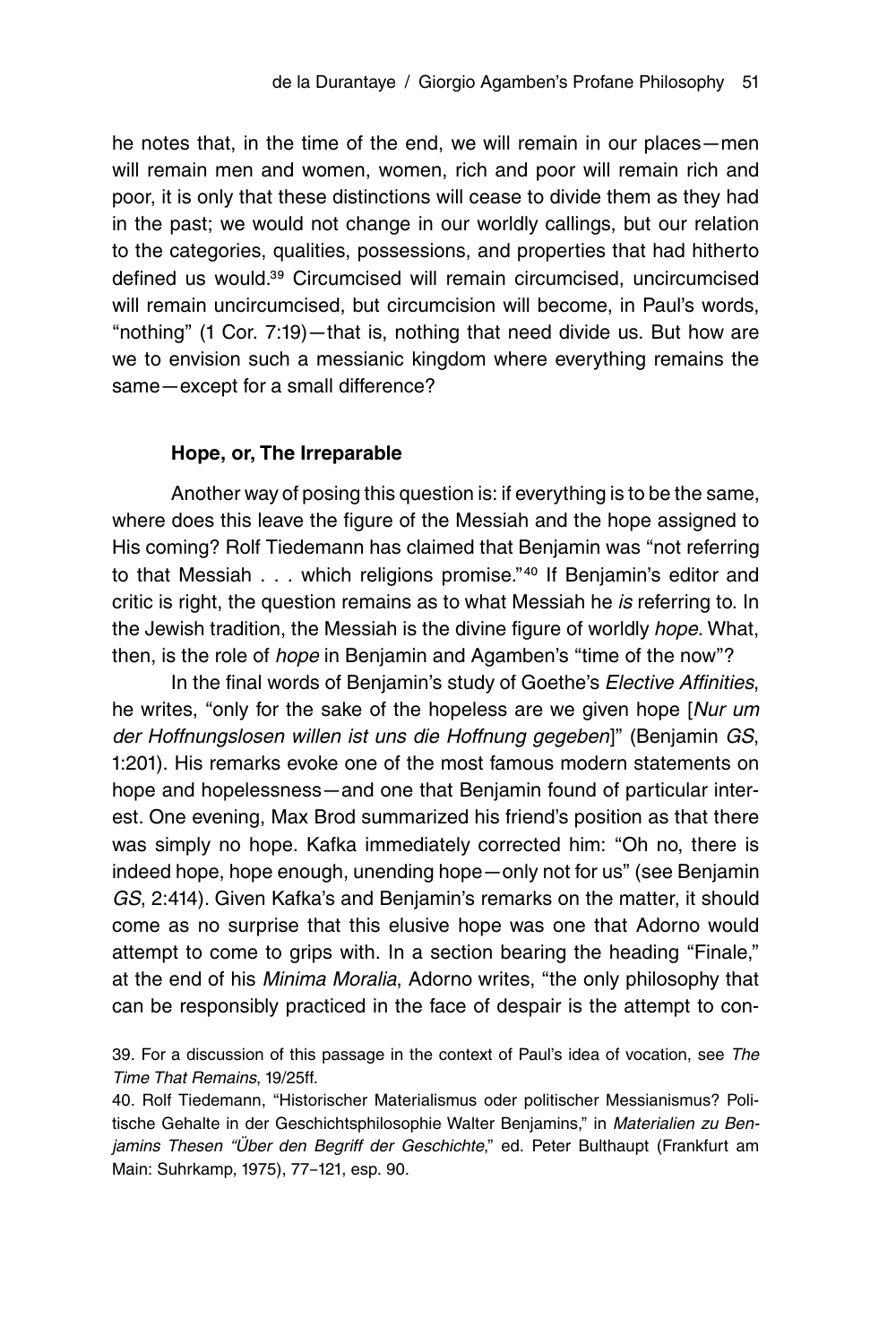template all things as they would present themselves from the standpoint of redemption." To this end, "perspectives must be fashioned that displace and estrange the world, reveal it to be, with its rifts and crevices, as indigent and distorted as it will appear one day in the messianic light." In the haunting final words of the fragment, he writes, "beside the demand thus placed on thought, the question of the reality or unreality of redemption itself hardly matters."<sup>41</sup> This imperative is felt so strongly by Adorno that the question of actual redemption—redemption through the coming of the Messiah—appears of secondary importance. The thinker to whom Agamben's *The Time That Remains* is dedicated, Jacob Taubes, was to excoriate this view—and this passage—as "the aesthete's variant" on the idea of the messianic. In Adorno, says Taubes, "it hardly matters whether [redemption] is real. In Benjamin, it does matter."<sup>42</sup> Whether Taubes's criticism is founded or not, it clearly formulates the question of how "actual redemption" is to be viewed—and awaited.

In *The Coming Community*, this topic is approached through the curious term *irreparable*. Agamben says of the figures one finds in the fiction of the idiosyncratic Robert Walser—a favorite of both Kafka and Benjamin—that they are "irreparably astray" (CC, 6/14).<sup>43</sup> Both the tenth chapter and the appendix to Agamben's work bear this same term—*irreparable*—as their title. The first of these, the chapter entitled "Irreparable," evokes "the *post iudicium* world" (*CC*, 40/38). From it, suggests Agamben, "both necessity and contingency, those two crosses of Western thought, have disappeared," with the result that "the world is now and forever necessarily contingent or contingently necessary" (*CC*, 40/38). This idea of making the necessary indistinguishable from the contingent is perfectly in line with Benjamin's idea of a "profane order." It is only on the basis of a transcendental and sacred realm beyond this world that such a dividing line could be drawn. A truly *profane* world—one that was truly conceived of as transient and thereby as "integral actuality"—would have no place for such. Agamben's *irreparable* is linked to a special form of *irreverence* so singu-

<sup>41.</sup> Theodor Wiesengrund Adorno, *Minima Moralia: Reflections from Damaged Life*, trans. E. F. N. Jephcott (London: NLB, 1974), 247. *Minima Moralia: Reflexionen aus dem beschädigten Leben* (Frankfurt am Main: Suhrkamp, 1985), 333–34.

<sup>42.</sup> Jacob Taubes, *The Political Theology of Paul*, trans. Dana Hollander (Stanford, Calif.: Stanford University Press, 2004), 75.

<sup>43.</sup> Agamben also refers to Walser in *Profanations* (see *Profanazioni*, 14). For more on Walser and Agamben's relation to him, see Jan Plug, "Shame, On the Language of Robert Walser," *MLN* 120, no. 3 (April 2005): 654–84.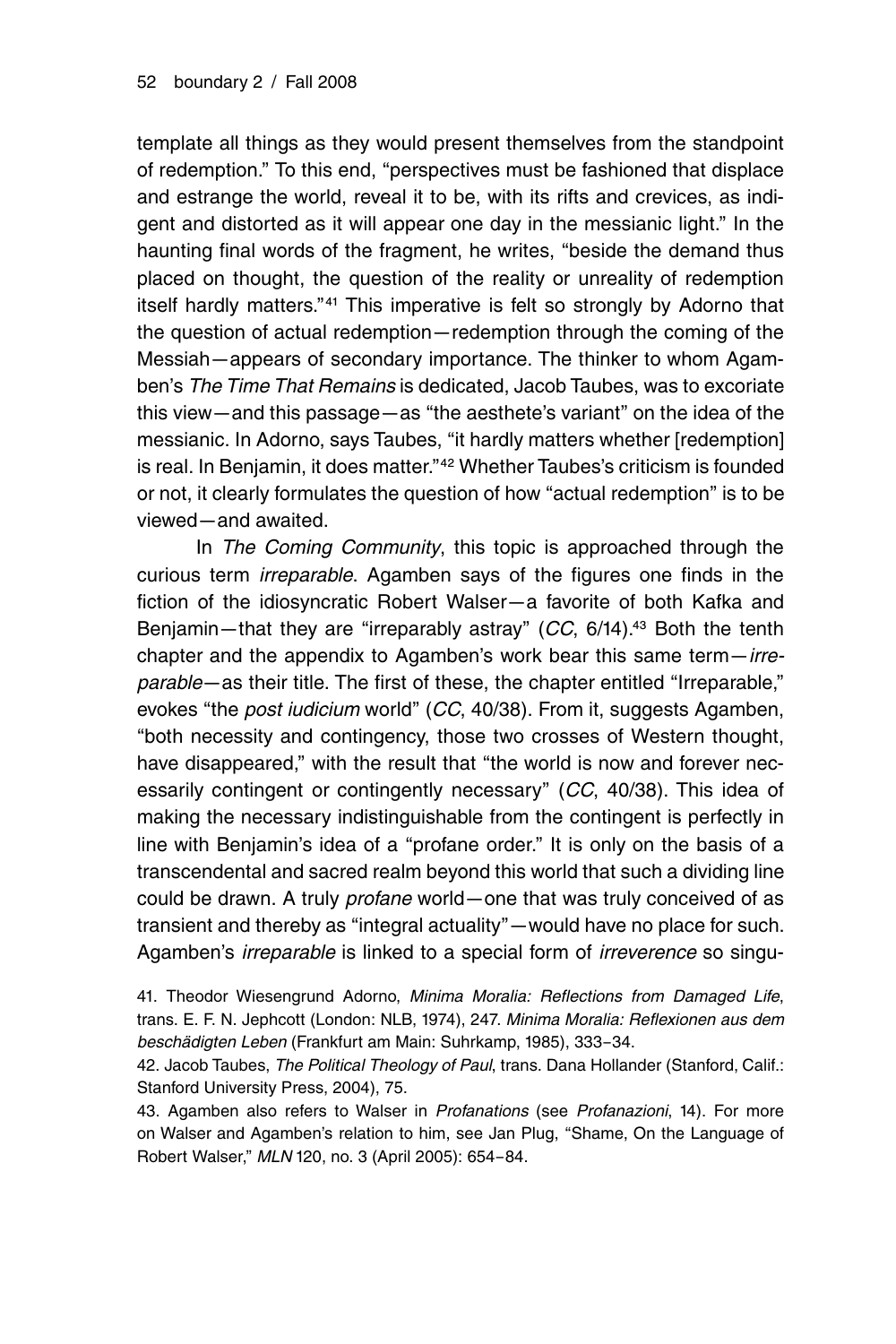larly rendered in Walser's characters, who, having accepted the irreparable state of worldly affairs, lose their reverence for what are held up as sacred truths. And yet what role does the Messiah play here? Why is this called a "*post iudicium* world," and why is that world not a transformed one? Taubes attacked Adorno for what he saw as an "aestheticization of the messianic." Adorno's messianism was ultimately empty because it claimed that it was a matter of no importance whether the Messiah came—or, to state the matter differently, because it employed *redemption* and the *Messiah* as paradigms that made their actuality of secondary importance, or, perhaps, of no importance at all. In this light, is Agamben not open to the same criticism?

In the appendix to *The Coming Community*, which also bears the title "Irreparable," Agamben writes, "how the world is—this is outside the world" (*CC*, 106/88). At its outset, Agamben informs his reader that this appendix "can be read as a commentary on section 9 of Martin Heidegger's *Being and Time* and proposition 6.44 of Ludwig Wittgenstein's *Tractatus*," adding, "both texts deal with the attempt to define an old problem of metaphysics: the relationship between essence and existence" (*CC*, 89/72). As Agamben does not cite Wittgenstein's proposition, it bears noting here: "What is mystical is not *how* the world is, but *that* it is [*Nicht 'wie' die Welt ist, ist das Mystische, sondern 'daß' sie ist*]." One thing that Wittgenstein is saying is that the sheer fact that the world exists is so wonderful and strange that *mystical* is not a bad word to describe it—and that what is far more "mystical" than any given rationally inexplicable event in the world is the world itself. Saying "how the world is—this is outside the world" is Agamben's way of saying what Wittgenstein (and Heidegger) said before him. Because there is no transcendental perspective from which to see the world in its totality, and from that point to judge it, one cannot say "how the world," in its totality, *is*. And, ultimately, making a distinction between *existence* and *essence*, between the *necessary* and the *contingent*, would require precisely that. Recognizing that "how the world is," is something that could be said only from "outside the world" is a precondition for living in a world where *existence* and *essence*, *necessity* and *contingency*, are inseparable, because there is no transcendental instance or sacred exception that can draw the line between the two from within this life and this world. It is for this reason that in the chapter entitled "Irreparable" Agamben will invoke a "*post iudicium*" world, not because the Messiah has come and gone, not because judgment has already been passed, but because we have every reason to cease waiting for such an impossible instance. And one way of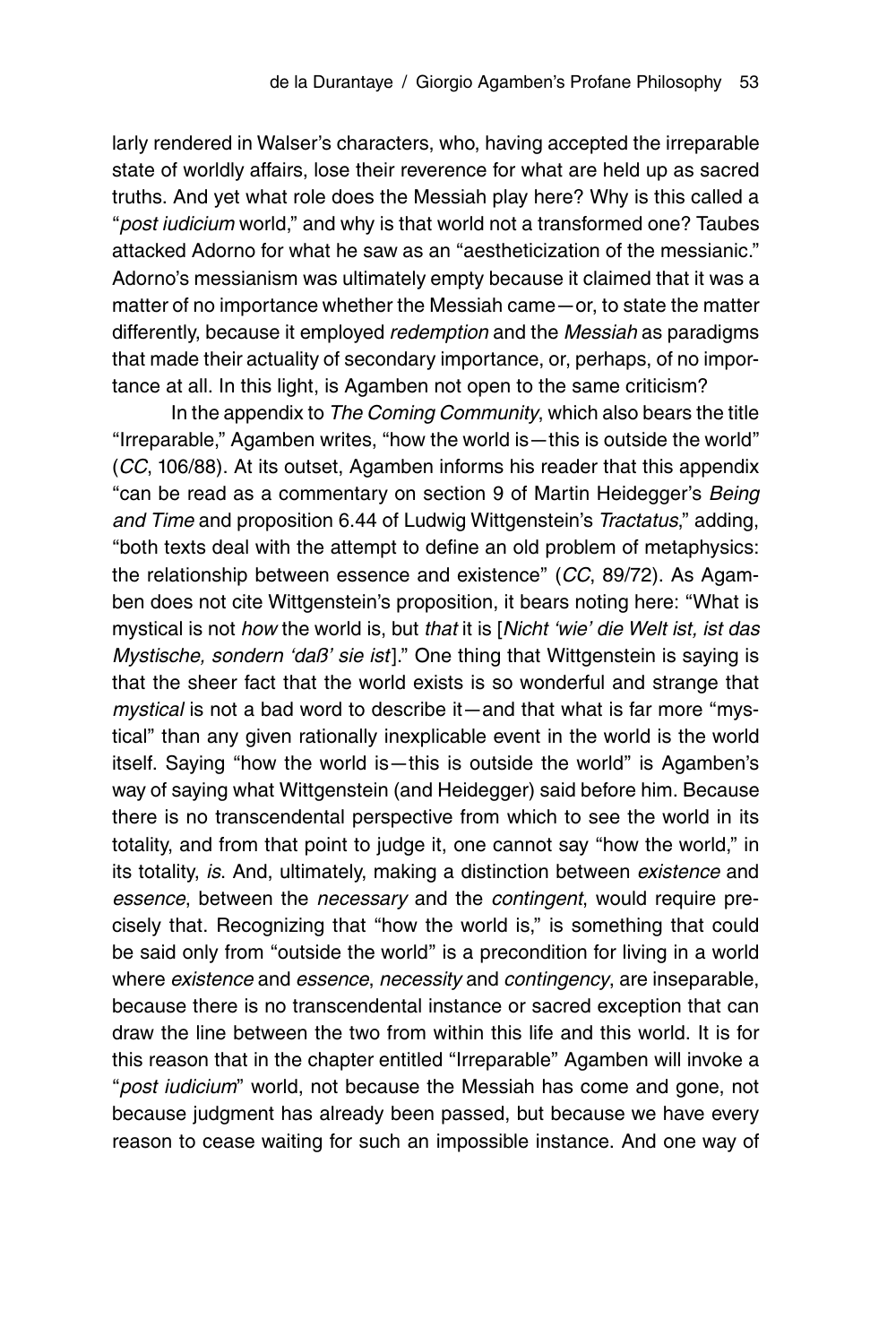conceiving this is as living in a world where judgment of this sort belongs only to the past.

Agamben's readers, as did Adorno's, often fail to distinguish between a harsh indictment and the relinquishing of hope. In this same "Finale" to his *Minima Moralia*, Adorno writes of a remove from the world from which to view it as an "utterly impossible thing, because it presupposes a standpoint removed, even if by a hair's breadth, from the magic circle of existence, whereas we well know that any possible knowledge must not only be first wrested from what is, if it shall hold good, but is also marked, for this very reason, by the same distortion and indigence it seeks to escape."<sup>44</sup> This "distortion and indigence" that so darkens Adorno's world is not one that Agamben wishes to turn away from. But the idea of this world as lacking something, as needing some addition from elsewhere, is one he rejects (and for which his study of "the original structure of negativity" in *Language and Death* laid the groundwork). For this reason, in this second section of his work named "Irreparable," Agamben is fundamentally concerned with what he calls the "salvation of the profanity of the world [*profanità del mondo*]," and which he concisely defines as "its being thus [*il suo essercosi* ]" (*CC*, 89/73). The idea of the salvation of the profanity of the world is an idea that is difficult to grasp—particularly as it is not conceived of as a sanctification of the profane, but as a salvation that takes place through its being and remaining "thus"—or, in the words with which Agamben began *The Coming Community*, "whatever." Agamben goes on to say, "the root of all pure joy and sadness is that the world is as it is," and it is here that we can best understand his idea of the irreparable and the importance of the idea of the profane—an idea which will guide his reflections to the present day and his recent book, *Profanations* (*CC*, 90/74). To say that the world is "irreparable" is, of course, not to say that nothing is to be done, that nothing in the world is to be bettered and that no imperative like the one formulated by Adorno is called for. The term is meant not in the conventional sense of something that one would like to repair or remedy but cannot. Just as Agamben does not try to wish transience away, neither does he try to repair the *irreparable*. On the contrary, accepting that the world is *irreparable*, in this sense that it is a transient and profane one, is the necessary precondition for bettering situations most in need of our attention and action.

The *post iudicium* kingdom that Agamben conceives of is thus not one where the temples are destroyed, or where all are crammed into them,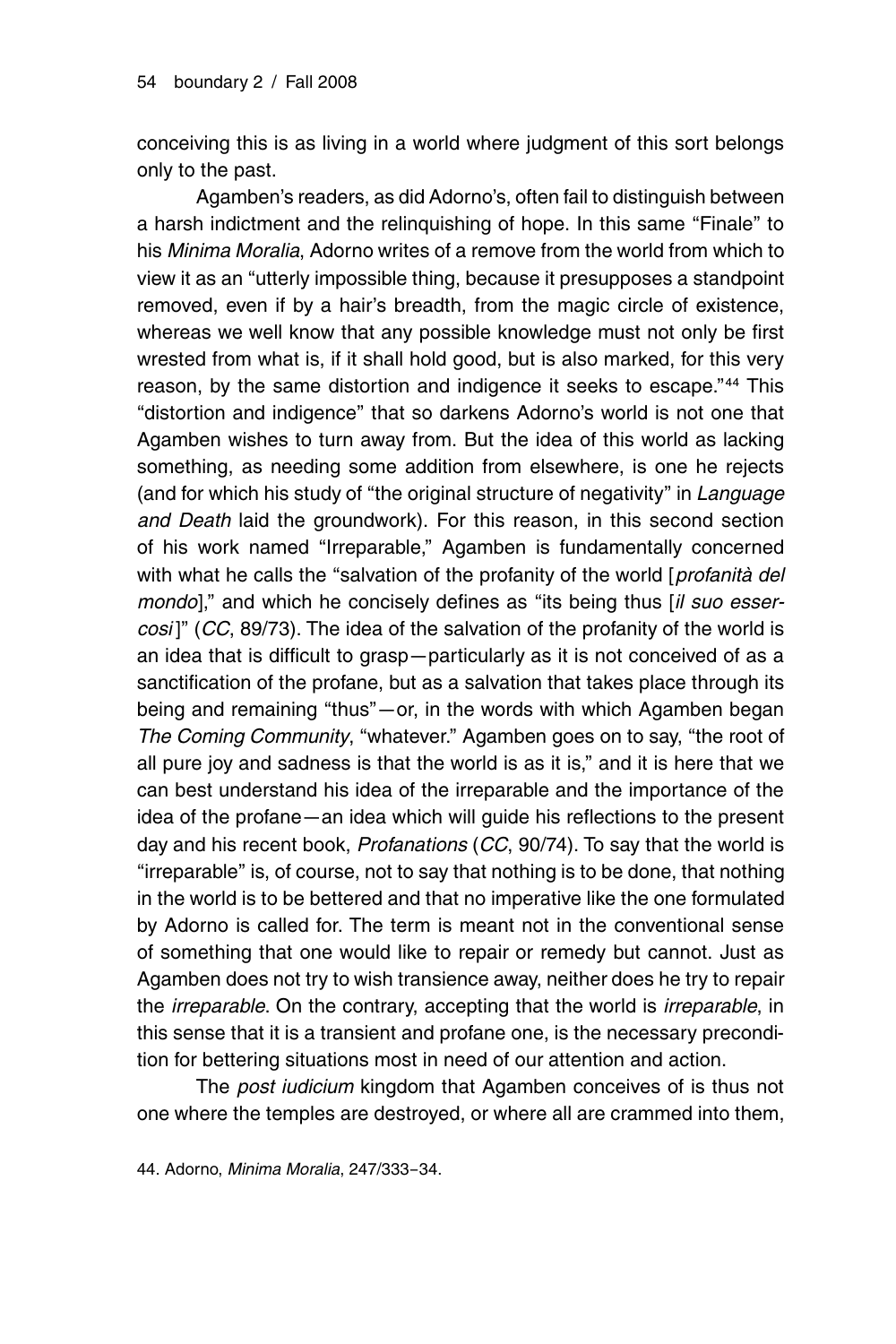but where the distinctions that separate sacred and profane are rendered, to choose one of Agamben's preferred words, *inoperative*. And this would show the way, then, for a coming community founded not on an inclusive logic of belonging (being communist, Italian, or the like), whose consequence has always been exclusion and violence, but as founded on a conception of our world as integrally and "irreparably" "profane." One of the fragments in this same "Irreparable" appendix to *The Coming Community* reads, "The world—insofar as it is absolutely, irreparably profane—is God" (*CC*, 89/74). To experience the world as "irreparable" (transient in its passing and unchangeable in its past) and "*profane*" by no means requires that one deny the existence of God or remove God from the world. One might just as well equate every atom and instant of the world with such a Divinity.<sup>45</sup>

#### **An Absolutely Profane Life**

In an essay from 1992, Agamben refers to a "political philosophy" worthy of the name and the task of "the thought to come" as the conceiving of "an absolutely profane life which has attained the perfection of its own potential and of its own communicability and over which sovereignty and law no longer have any hold" (*MWE*, 114–15/91). As we saw above, much depends on properly understanding what Agamben sees under the sign of the *profane* and of what he calls here "an absolutely profane life." In one of Agamben's very first published essays, from 1966, he refers to our modern world as one where "a total abolition [*abolizione totale*] of the sacred" has been brought about.<sup>46</sup> This is a position that he has radically altered. Appearances notwithstanding, a total abolition of the sacred has, in Agamben's view, by no means taken place. While the sacred has, in our secularized age, indeed receded from view, this has not meant its more or less total abolishment, only that it has taken on subtler forms. What Agamben sees in the ambiguous figure of *homo sacer* that gave his project its impetus and title, and that he glimpsed in the interstices between the two Greek terms for life, *zoē* and *bios*, is "a figure of the sacred that, before or

45. Agamben's most recent book ends on a virtually identical note. After quoting a passage from Bossuet in which the latter envisions God having created the world as if there were no God, Agamben praises this "grandiose image in which the world created by God is rendered indistinguishable from a world without God" (*Il Regno e la Gloria*, 314). 46. Giorgio Agamben, "Favola e fato," *Tempo presente* (Rome) 11, no. 6 (1966): 18–21, esp. 21.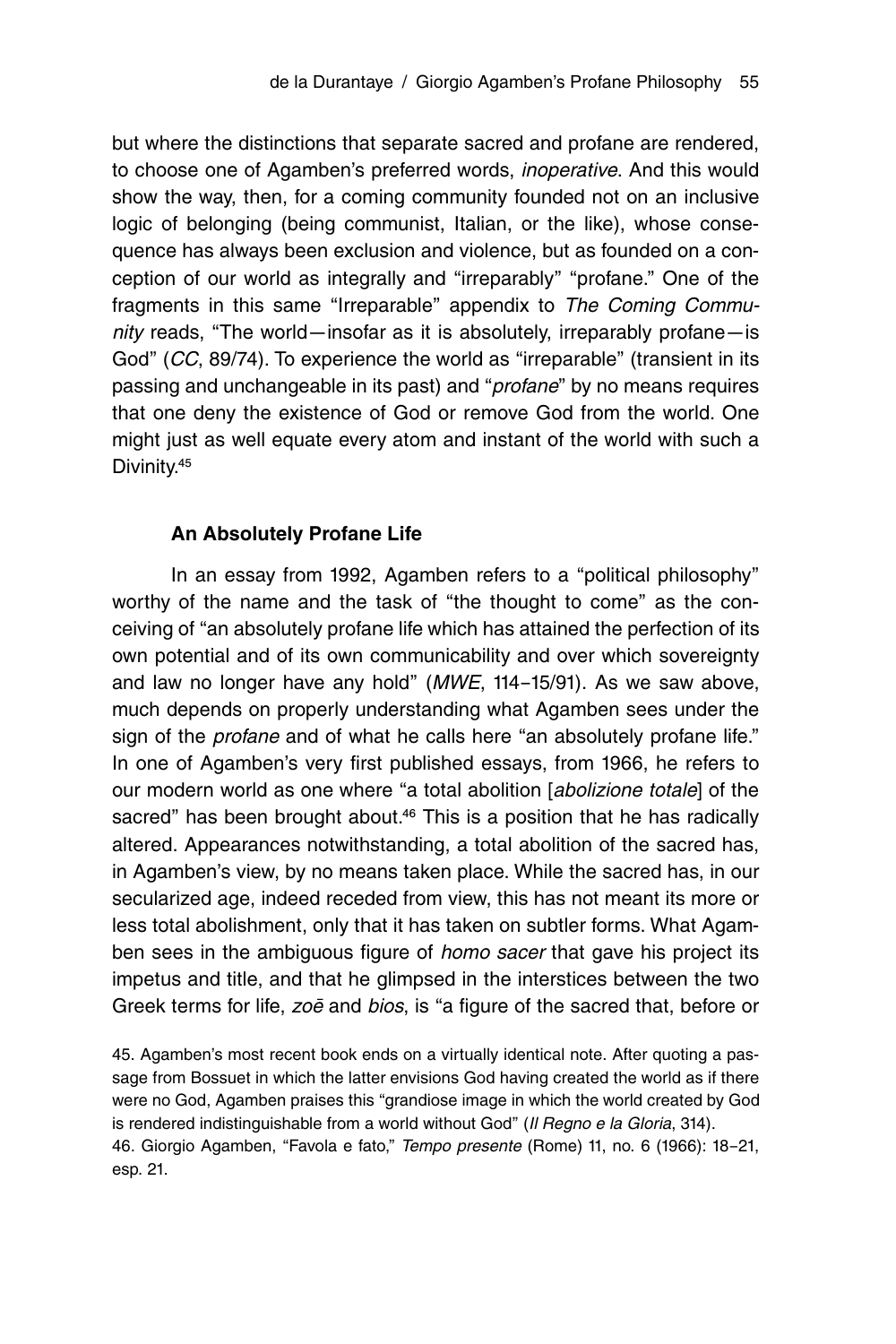beyond the religious, constitutes the first paradigm of the political realm of the west" (*HS*, 9/12). This paradigm is one that reveals that, far from abolished, the idea of the sacred is as present as ever in the divisions and distinctions of contemporary society—from the prisoners of Nazi concentration camps to the detainees at Guantánamo.<sup>47</sup> While this "total abolition of the sacred"—whose other names would be "a profane order" and "a *real* state of exception"—has by no means come to pass, it is, for Agamben, what we must strive for if the "unprecedented biopolitical catastrophe" he sees as menacing our age is to be averted (*HS*, 188/211).

Where are we to seek such "an absolutely profane life"? One of the most sacred members of Rome was the Flamen Diale. Agamben writes,

His life is remarkable in that it is at every moment indistinguishable from the cultic functions that the *Flamen* fulfills. This is why the Romans said that the *Flamen Diale* is *quotidie feriatus* and *assiduus sacerdos*, that is, in an act of uninterrupted celebration [*celebrazione*] at every instant. Accordingly, there is no gesture or detail of his life, the way he dresses or the way he walks, that does not have a precise meaning and is not caught in a series of functions and meticulously studied effects. As proof of this "assiduity," the *Flamen* is not allowed to take his emblems off completely even in sleep; the hair and nails that are cut from his body must be immediately buried under an *arbor felix* (that is, a tree that is not sacred to the gods of the underworld); in his clothes there can be neither knots nor closed rings, and he cannot swear oaths; if he meets a prisoner in fetters while on a stroll, the prisoner's bonds must be undone; he cannot enter into a bower in which vine shoots are hanging; he must abstain from raw meat and every kind of leavened flour and successfully avoid fava beans, dogs, she-goats, and ivy . . . (*HS*, 183/204; Agamben's ellipses).

"In the life of the *Flamen Diale*," Agamben summarizes, "it is not possible to isolate something like bare life" (*HS*, 183/204). This figure offers a glimpse of what Agamben envisions under the sign of a total abolition of the sacred: a world where no tree is an *arbor felix*, because *all* are.

In the fragment that gave *Idea of Prose* its name, Benjamin says that this "idea of prose" coincides with "the messianic idea of universal history"

47. See, respectively, *Remnants of Auschwitz: The Witness and the Archive (Homo Sacer III)* and *State of Exception (Homo Sacer II.1)*.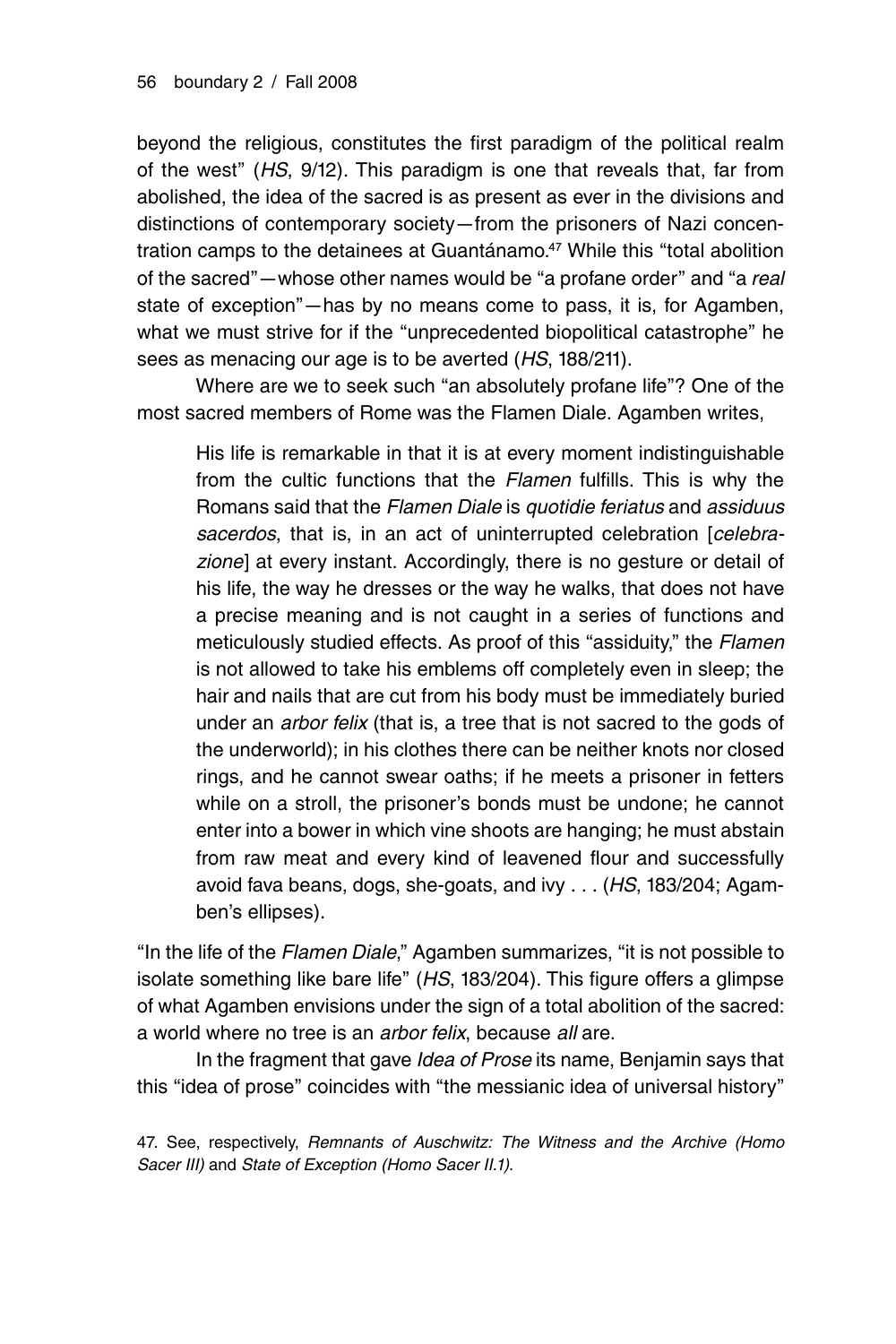(Benjamin *GS*, 1:1235). "The messianic world," he continues, "is the world of general and integral actuality. Universal history exists only in this world. But this history is not written; it is a history celebrated as a festival. As a purified festival, however, it does not have the character of a ceremony and does not know any hymns. Its language is free prose" (Benjamin *GS*, 1:1235). Universal history and the messianic world correspond to our history and our world in its every integral and actual moment. In this sense, it is "celebrated" and is tantamount to a "festival," not one that divides the sacred from the profane but, instead, one that unites them. It is a festival without ceremony and hymn, and its language is a "free" one because it is liberated from the weight of a sacred and unsayable element. Agamben's idea of prose, which is an idea of the profane and an idea of the messianic, is prose freed of the burden of the unsayable, prose freed from the weight of the transcendental.

In the closing pages of *Homo Sacer*, Agamben expresses skepticism about the Foucauldian project of discovering a "different economy of bodies and pleasures," stating, "Just as the biopolitical body of the West cannot be simply given back to its natural life in the *oikos*, so it cannot be overcome in a passage to a new body—a technical body or a wholly political or glorious body—in which a different economy of pleasures and vital functions would once and for all resolve the interlacement [*l'intreccio*] of *zoē* and *bios* that seems to define the political destiny of the West. This biopolitical body that is bare life must itself instead be transformed into the site for the constitution and installation of a form of life that is wholly exhausted in bare life and a *bios* that is only its own *zoē*" (*HS*, 188/210). This "form of life," where bare life could not be placed in a state of sacred separation or exception, is a profane life, one where *bios* would coincide with *zoē*. It is thus not the "passage to a new body," the discovery of a new body or conception of life with different attributes than those hitherto assigned to it, that Agamben is striving for, after the fashion of Foucault, but instead a displacement in our relation to the very concepts of body and life. Agamben's intention is thus not that of constructing a new body that would escape the powers of capture and recuperation of a State system—as is often the case in Foucault and, following him, Deleuze—but instead that of developing the "free usage" of "bare life" itself—a "free usage" that is, for him, best understood as "profane."

A life stripped bare is what the state of exception rapidly becoming the rule in contemporary societies effects and which our every effort, following Agamben, should strive to counteract. The response he suggests, the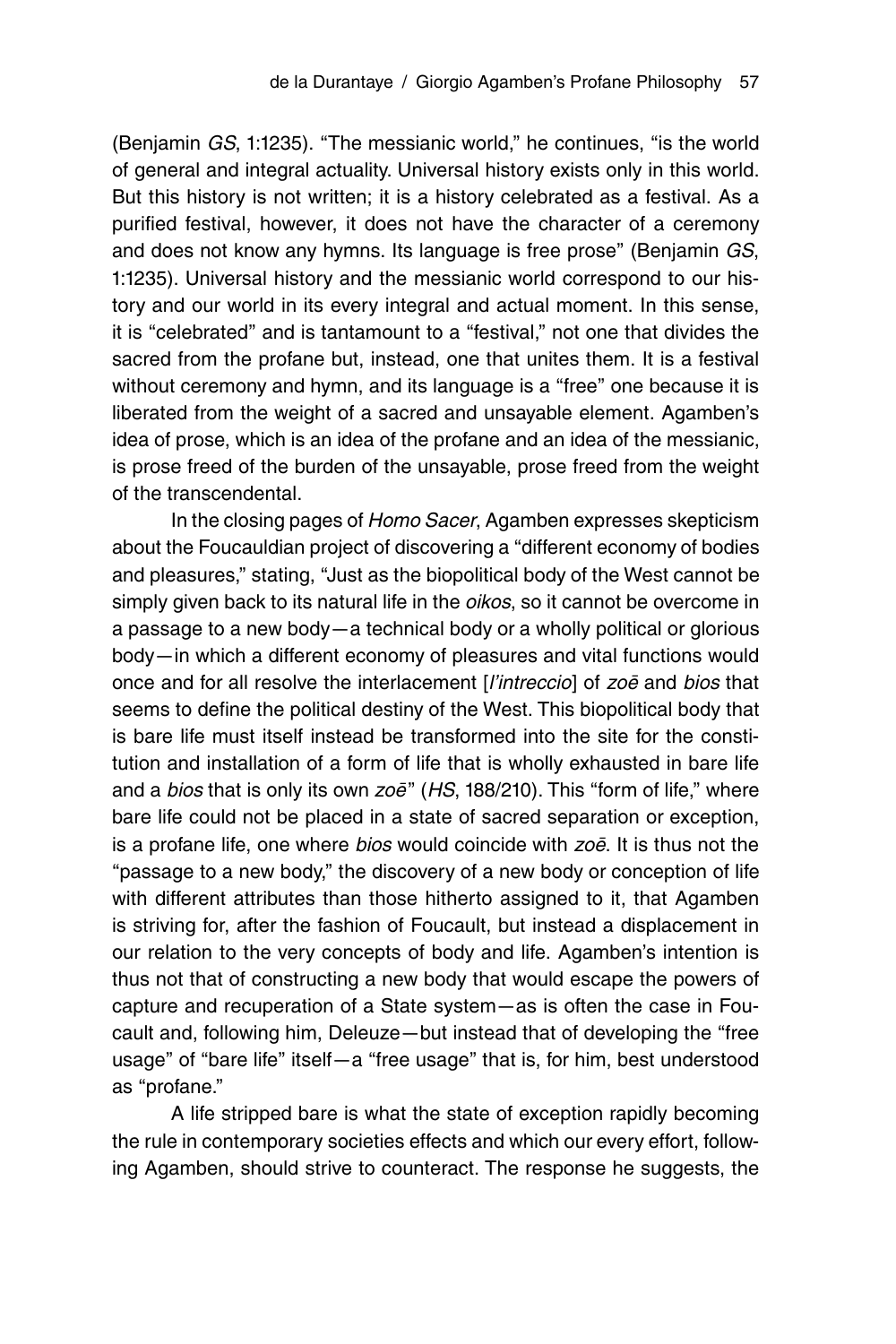counterfigure to this "bare life," is, as mentioned, not *zoē* or *bios*, but the two brought together in indistinguishable proximity, and which Agamben calls "form-of-life." In a seminal essay for the *Homo Sacer* project, Agamben refers to such a "*form-of-life* [*forma-di-vita*], in which it is never possible to isolate something like bare life" (*MWE*, 9/18, translation modified; Agamben's emphasis). This claim is, at first glance, difficult to understand. Earlier in this programmatic essay, Agamben offers a definition of such a "form-of-life." It is, he writes, "a life . . . in which the single ways, acts, and processes of living are never simply *facts* but always and above all *possibilities* [*possibilità*] of life, always and above all potentiality [*potenza*]" (*MWE*, 4/14, translation modified; Agamben's emphasis). Agamben's conception of "bare life" is a conception of life that is not the sum of its attributes, or the chronicle of its history, but a life whose essence is *potential*. To reduce life to any one of its attributes, or the attributes to which society assigns it, follows the same logic that has been the condition of possibility for the exclusion and violence that are the subject of Agamben's work from *The Coming Community* to *Homo Sacer* and beyond. To think "bare life" and its essence as potentiality is, for Agamben, not simply to halt before some unthinkable limit, but instead to endeavor to loosen the knot that the logic of sovereignty has not ceased to tighten around our conception of life. What must be done, then, is to develop a conception of life, and of "bare life," whose only necessary and universal attribute is its very contingency, its potentiality and its ability to make "free usage" of that potentiality.

# **The End of Days**

In *Profanations*, Agamben asks a question he first raised in all its complexity in *The Coming Community*: "is a society without separations possible?" (*Profanazioni*, 100). The answer he offers is that the question as such is poorly formulated. "The society without classes is not a society which has abolished and lost all memory of the difference of class," he writes, "but rather a society that has learned to disactivate its protocols so as to render a new usage possible, to transform them into pure means [*mezzi puri*]" (*Profanazioni*, 100). In an essay published the same year as *The Coming Community*,<sup>48</sup> Agamben refers to a "threshold of de-propriation [*de-propriazione*] and de-identification of all modes and all qualities—a threshold in which those modes and qualities first become purely commu-

48. The essay is from 1990 but is falsely dated 1995 in the English translation.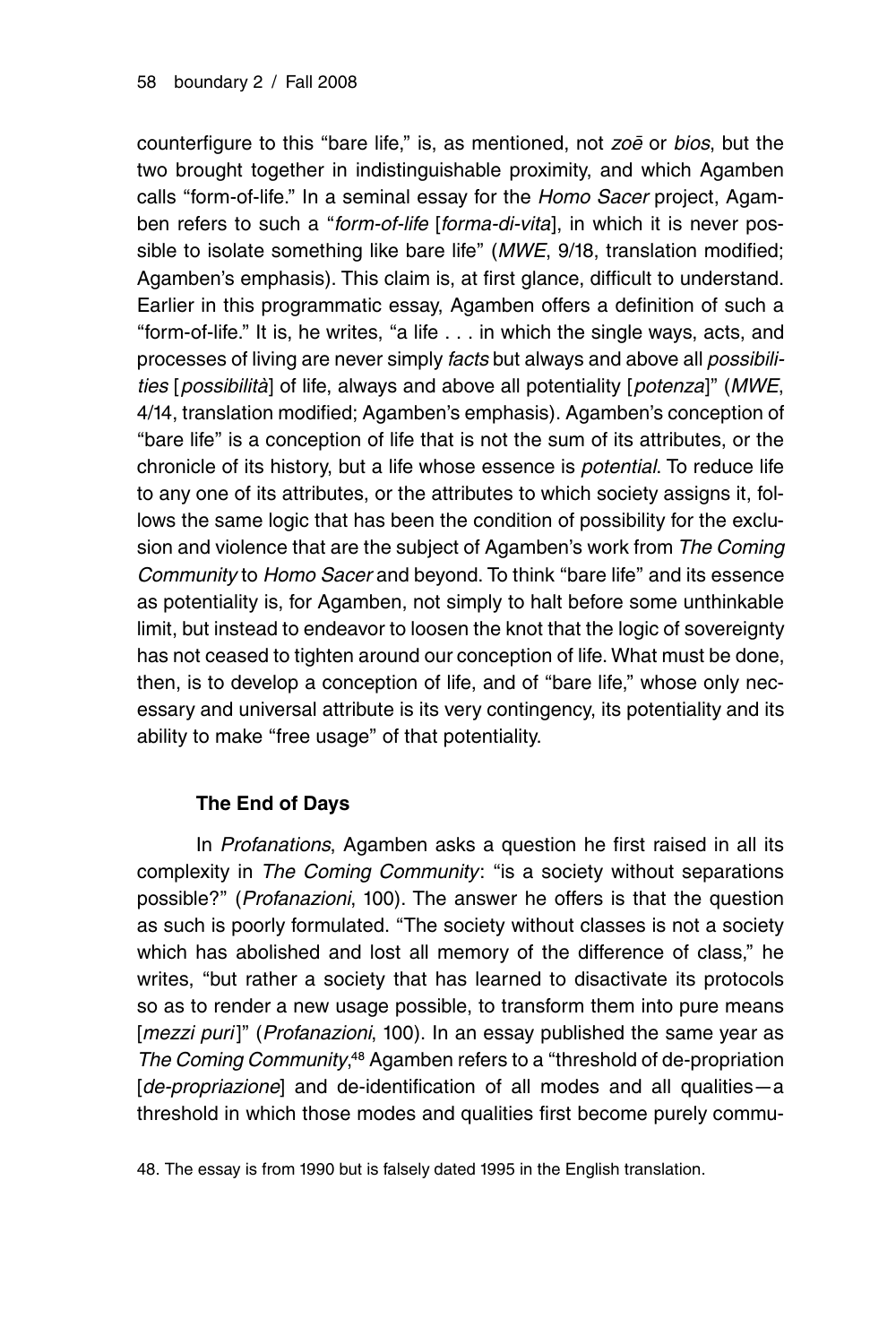nicable" (*MWE*, 100/80, translation modified). This is the Pauline message that Agamben sees everywhere in *The Coming Community*—from Heideggerian ontology to the preferences of Bartleby to pornographic films, where the signs of class are maintained but no longer carry any meaning that separates individuals from one another. What these varied paradigms seek to sketch are the contours of what Agamben called in a different work "a *political* community oriented [*ordinata*] exclusively towards the full enjoyment of worldly life [*vita mondana*]" (*MWE*, 114/90, translation modified).<sup>49</sup> In such a community, the ravaging and exclusionary logic of belonging, which dictates that one can only enjoy a community's protection if one fulfills certain sanctified criteria—only if one is red, Italian, communist, or whatever else—is replaced by a different conception of community conceived of through such theological figures as *the messianic kingdom* and the *remnant*. What sort of world political method, to borrow Benjamin's terms, is to be found in such a messianic vision? In an important essay on Benjamin first published in 1983 and to which in a recent Italian republication of it Agamben added a final page,<sup>50</sup> he writes, "To conceive of a human community and a human language which would no longer refer itself to an unsayable foundation and would no longer destine itself to an infinite transmission" is, as he says, "certainly an arduous task" (*La Potenza*, 54). And yet, to employ terms Agamben used elsewhere, the understanding and the forming of "this empty and unpresupposable community [*questa communità vuota e impresupponibile*]" is, for him, "the infantile task [*compito infantile*] of generations to come [*umanità che viene*]."<sup>51</sup> In such a conception, we have a task—but one that is completely undefined. And it is for this reason so "arduous."

A task of this order should recall the specific sense Agamben ascribes to the idea of *vocation*. In a chapter from *The Coming Community* entitled "Ethics," Agamben writes, "the fact that must constitute the point of departure for any discourse on ethics is that there is no essence, no historical or spiritual vocation, no biological destiny that humans must enact or realize" (*CC*, 43/39). He continues, "This is the only reason why some-

50. This addition is nowhere noted in the new edition.

51. Agamben, *Infancy and History*, 10/xv, translation modified.

<sup>49.</sup> Agamben links this "profane order" with the reflections on Guy Debord's society of the spectacle seen earlier in *Profanazioni*, where he claims that "the mediatic dispositives" of today have as their "goal" "to neutralize the profanizing power [*potere profanatorio*] of language as pure means [*mezzo puro*], to impede that it disclose the possibility of a new usage, of a new experience of speech [*della parola*]" (*Profanazioni*, 102).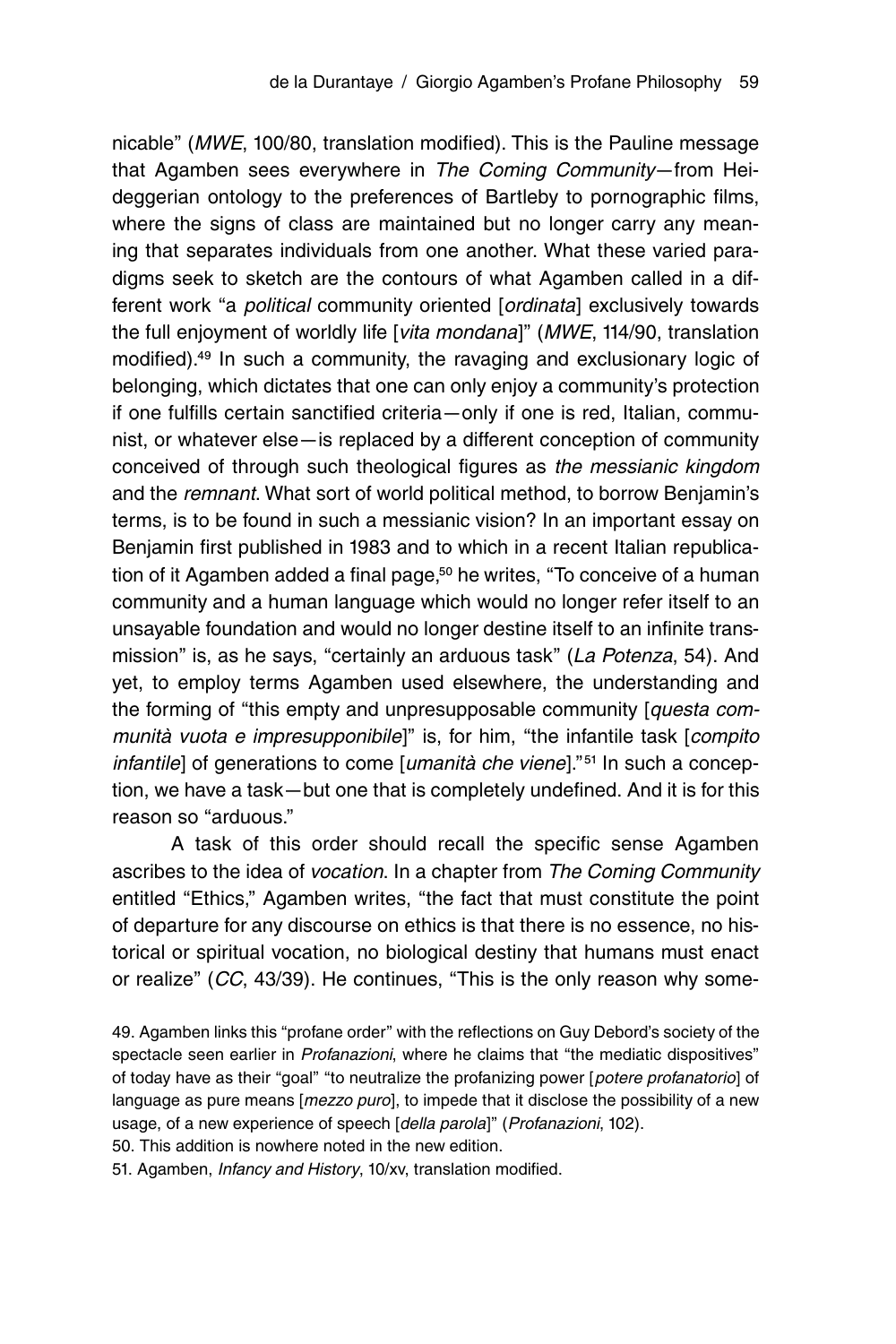thing like an ethics can exist, because it is clear that if humans were or had to be this or that substance, this or that destiny, no ethical experience would be possible—there would be only tasks to be done" (*CC*, 43/39). The "*post iudicium* world" of a coming community is not one *waiting* for some state of affairs to come or some judgment to be handed down from a sacred or transcendental realm, nor is it waiting to reach an endpoint of dialectical progress. In the postface to *The Coming Community* Agamben wrote eleven years after completing the book, he underlines that "*coming* does not mean *future*."<sup>52</sup> As in the conceptions of messianic time offered by Benjamin and Paul, the "time of the now" is one no longer waiting for its final form. In light of such a conception, mankind has no set and specific "destiny." This has nothing in common with quietism, and the idea that there is no specific "task" to fulfill or "vocation" to exercise does not mean that there is nothing to be done. On the contrary, Agamben's rejection of such conceptions of "essence" and "destiny" is done in the name of a time that is now and an action that is ours. What truly leads to apathy and quietism, in Agamben's view, is a naïve belief in historical progress, like the one he castigated in *Infancy and History*. And this is the sense that Agamben claims, in *Idea of Prose*, "the one incomparable claim to nobility our own era might legitimately make in regard to the past: *that of no longer wanting*  to be a historical epoch."<sup>53</sup>

In this light we can understand Agamben's repeated claims that mankind has no historical *task, calling, or vocation*—whether individual or collective. The sense behind Agamben's interest in the paradigm offered by *messianism*, and that allows him to speak of a "*post iudicium* world," is the governing idea of no longer waiting for the fulfillment of a millennial historical vocation or the announcement of a new one. To speak of the "*post iudicium*" world is, for this reason, neither apocalyptic nor nihilistic in the customary sense of the term. For Agamben, it is our essential absence of determinate vocation that defines our human state and which is the most fundamental characteristic of our being in this world. As concerns his two most decisive modern influences, it is also the point at which Heidegger's ontology meets Benjamin's messianism. As Agamben repeatedly notes, "essence, in the Heideggerian definition of Dasein, lies [*liegt*] in existence," and *Dasein* "is an absolutely inessential being, whose essence . . . now lies [*liegt*] integrally in existence, in its multiple manners [*Weise*] of being" (*HS*,

52. Agamben, "Tiqqun de la noche," *La comunità che viene*, 92, Agamben's emphasis. 53. Agamben, *Idea of Prose*, 87/71, Agamben's emphasis.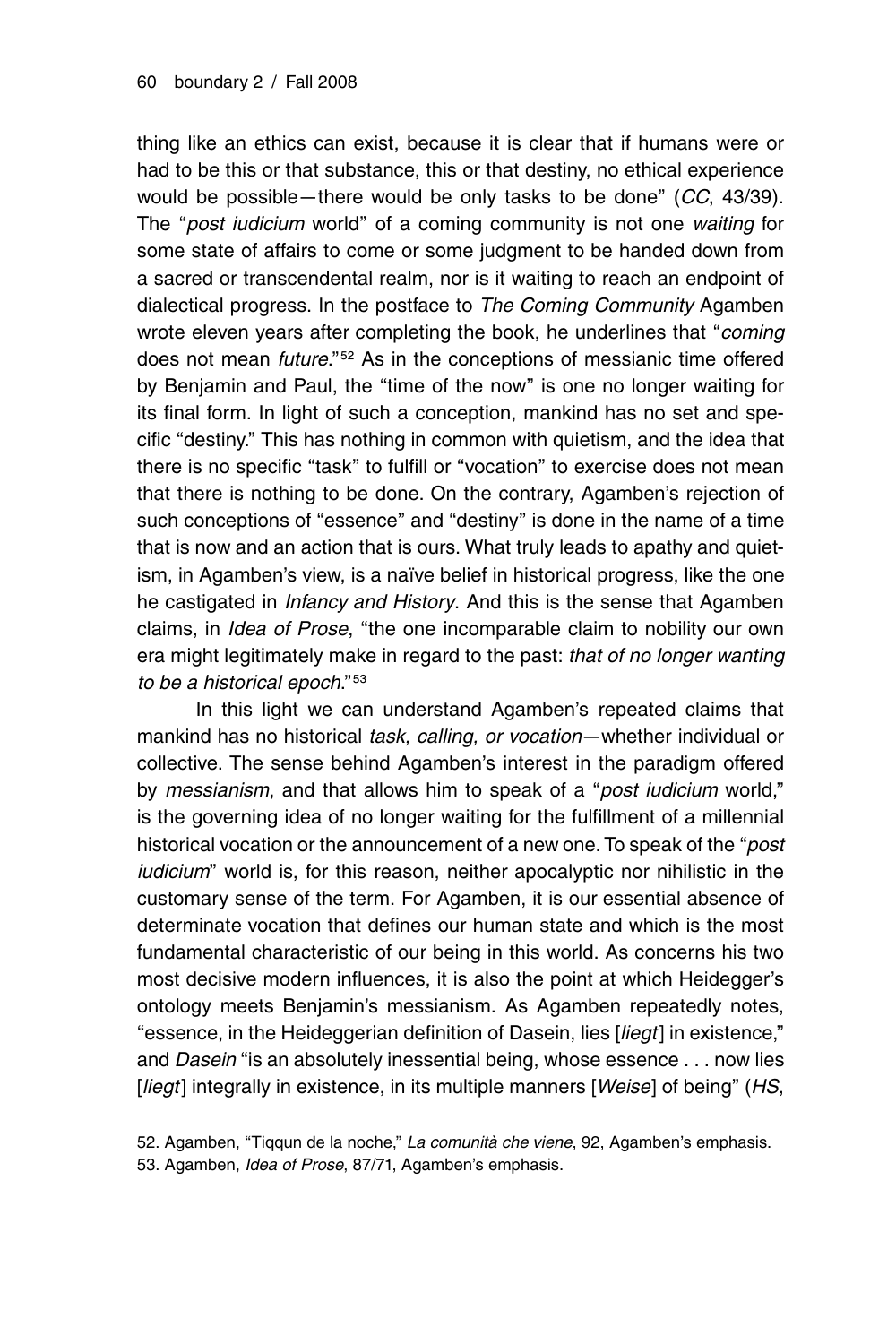188/210, and *La Potenza*, 326). To see the relation of existence to essence like that of profane to sacred means to render the distinction inoperative. This same integral identity and "integral actuality" that Benjamin finds between this world and the messianic one, and that leads him to evoke a "profane order," is what Agamben tries to conceive and convey.

It is only at the point where these influences and ideas come together that we can see the coherence of Agamben's reflections and the sense behind such difficult concepts as the "inoperative." While inspired by Georges Bataille, Maurice Blanchot, Raymond Queneau, and others, Agamben's conception of the "inoperative" is more radical—and more historical—tracing the idea as he does from Aristotle to the present, and carrying it through to its ultimate implications. In-*opera*-tive means that there is no specific work (*opera*) that any individual or any society *has* to complete or perform. When Agamben says that mankind is "inoperative," he is not saying that mankind is dysfunctional or that its natural state is one of a *dolce far niente* or apathetic laziness. On the contrary, this absence of specific work is a call to work for, indeed, the bettering of our world—because it will not better itself as a natural and inevitable consequence of the dialectic of history or Divine Will. This is to say, as he writes in an essay from 1996, "man is a being of pure potentiality [*un essere di pura potenza*], and which no identity and no vocation can exhaust" (*La Potenza*, 330). By the same token, human history and human life are contingent. To say that human history and human life in this sense are contingent is also to say and to see that they are free—free to continue as they are going, free to commit and undergo unimaginable atrocities, just as they are free to change the course of events and bring about a more just and egalitarian order.

In this same postface to *The Coming Community* from 2001 Agamben stresses that "the idea itself of a calling . . . or of a historical task . . . needs to be integrally rethought" (*La comunità che viene*, 91). What is called for here is not a general strike but a breaking with the millennial idea of a task to be completed and the need to form an elect corps to accomplish it. This is precisely the sense in which Agamben means—in what may seem at first sight an enigmatic formulation—that ours is the first era that is not a historical one. This does not mean because human history will end with our generation, but it does mean that a hitherto dominant mode of conceiving that history can—and should—end. "There is in effect," writes Agamben, "something that humans are and have to be, but this something is not an essence nor properly a thing: *it is the simple fact of one's own existence as possibility or potentiality* " (*CC*, 43/39, Agamben's emphasis). An ethics